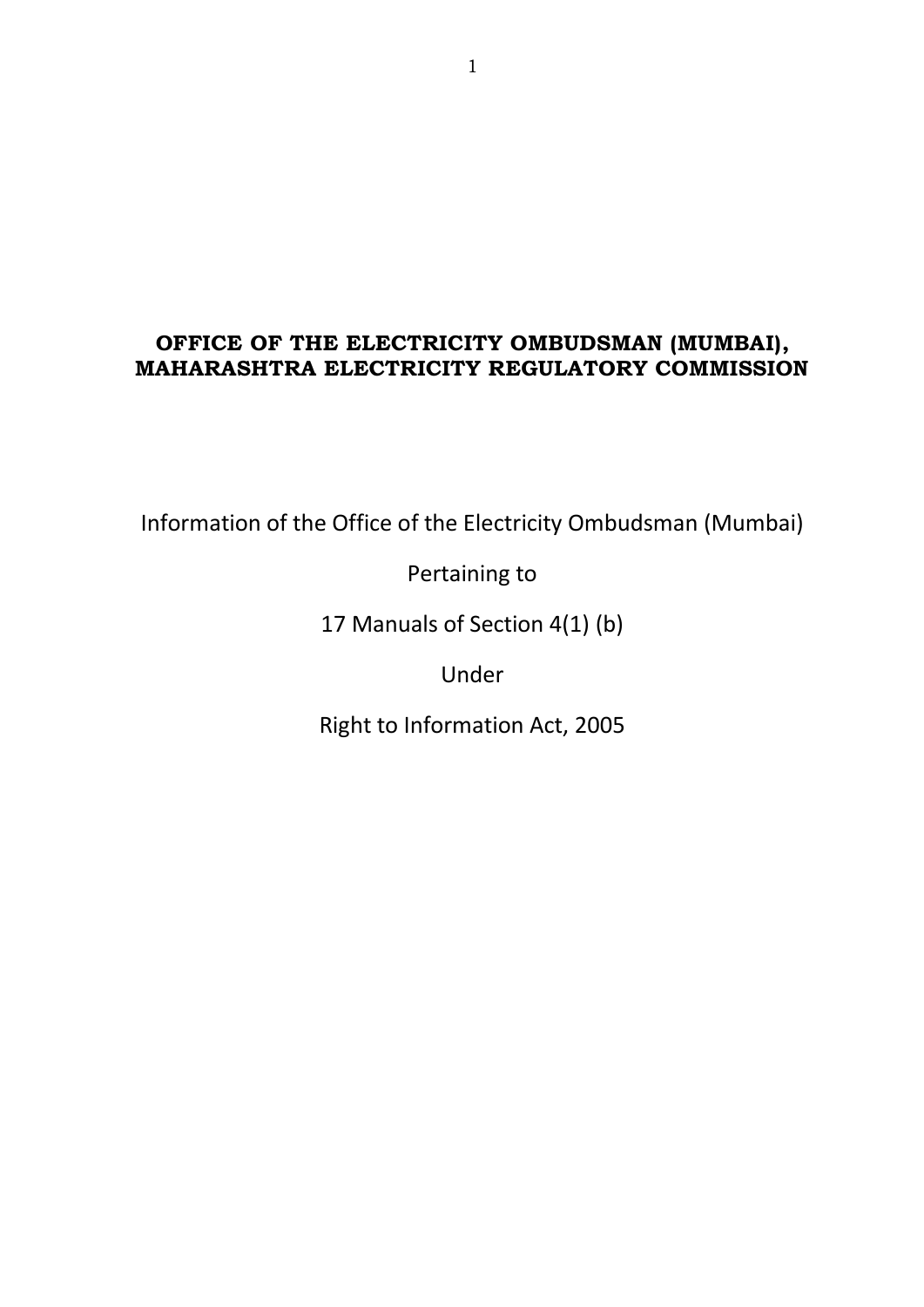### **Office of the Electricity Ombudsman, Maharashtra Electricity Regulatory Commission, Mumbai**

Information under Section 4(1) (b) under chapter II of the 'Right to Information Act, 2005

### **Table of Contents**

| Sub                                               |                                                                                                                                                                                                                                                                                                                                                           |                |  |
|---------------------------------------------------|-----------------------------------------------------------------------------------------------------------------------------------------------------------------------------------------------------------------------------------------------------------------------------------------------------------------------------------------------------------|----------------|--|
| <b>Clause of</b><br><b>Section</b><br>$4(1)$ (b), | Title of the Sub-Section                                                                                                                                                                                                                                                                                                                                  | Page<br>No.    |  |
| <b>RTI Act</b><br>(i)                             | The Particulars of the Office of the Electricity Ombudsman,                                                                                                                                                                                                                                                                                               | $\overline{4}$ |  |
|                                                   | Functions and duties                                                                                                                                                                                                                                                                                                                                      |                |  |
|                                                   | Organizational Chart of the Office of the<br>Electricity<br>Ombudsman                                                                                                                                                                                                                                                                                     | 5              |  |
| (ii)                                              | The Powers and duties of the officers and employees of the<br>Office of the Electricity Ombudsman                                                                                                                                                                                                                                                         | 6              |  |
| $(ii)$ (a)                                        | The Powers of the officers and employees of the Office of the<br>Electricity Ombudsman                                                                                                                                                                                                                                                                    | 7 to 14        |  |
| (iii)                                             | The procedure followed in the decision making process, 14 to 17<br>including channel of the supervision and accountability                                                                                                                                                                                                                                |                |  |
| (iv)                                              | The norms set by it for the discharge of its functions                                                                                                                                                                                                                                                                                                    | 17 to 20       |  |
| (v)                                               | The rules, regulations, instructions manuals and records, $\vert 21$ to $22\vert$<br>held by or under the controls of the Office of the Electricity<br>Ombudsman, used by its employees for discharging its<br>functions                                                                                                                                  |                |  |
| (vi)                                              | A Statement of the categories of documents that are held by<br>or under control of the Office of the Electricity Ombudsman                                                                                                                                                                                                                                | 23             |  |
| (vii)                                             | The particulars of any arrangement that exist for consultation $[24]$ to 25<br>with, or representation by, the members of the public in<br>relation to the formulation of its policy or implementation<br>thereof.                                                                                                                                        |                |  |
| (viii)                                            | A statements of the board, council, committees and other<br>bodies consisting of two or more person constituted as part of<br>the Commission or for the purpose of its advice, and so to<br>whether meetings of those boards, council committees and<br>other bodies are open to the public, or the minutes of such<br>meetings are accessible for public |                |  |
| (ix)                                              | A directory of the officers and employees of the Office of the<br>Electricity Ombudsman                                                                                                                                                                                                                                                                   | 26             |  |
| (x)                                               | The monthly remuneration received by each of the officers and<br>employees, of the Commission including the system of the<br>Compensation as provided in its regulations.                                                                                                                                                                                 |                |  |
| $(x_i)$                                           | The budget allocated to each of its agency, indicating the<br>particulars of all plans. proposed expenditures and reports on<br>disbursement made                                                                                                                                                                                                         | 28             |  |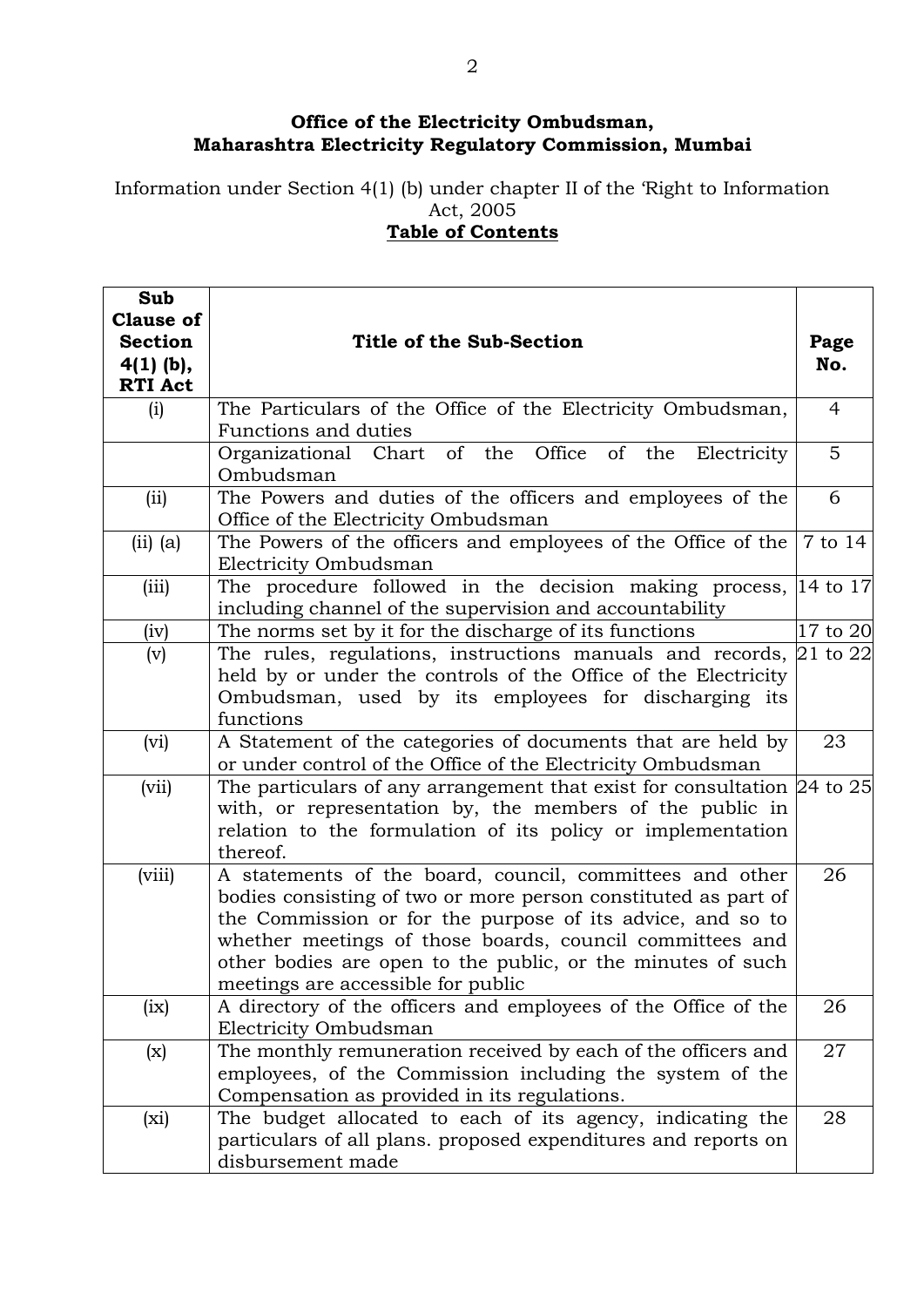| (xii)  | The manner of execution of subsidy programmes, including<br>the amounts allocated and the details of beneficiaries of such | 28 |  |  |  |
|--------|----------------------------------------------------------------------------------------------------------------------------|----|--|--|--|
|        | programmes.                                                                                                                |    |  |  |  |
| (xiii) | The particulars of recipients of concessions, permits or                                                                   | 29 |  |  |  |
|        | authorization granted by Commission.                                                                                       |    |  |  |  |
| (xiv)  | The details in respect of the information, available to or held                                                            | 29 |  |  |  |
|        | by the Commission, reduced in an electronic form.                                                                          |    |  |  |  |
| (xv)   | The particulars of facilities available to citizens for obtaining                                                          | 29 |  |  |  |
|        | information, including the working hours of a library or                                                                   |    |  |  |  |
|        | readings room, if maintained for public use.                                                                               |    |  |  |  |
| (xvi)  | The names, designations and other particulars of the Public                                                                | 30 |  |  |  |
|        | Information Officers                                                                                                       |    |  |  |  |
| (xvii) | Such other information as may be prescribed; and thereafter                                                                | 31 |  |  |  |
|        | update publications every year                                                                                             |    |  |  |  |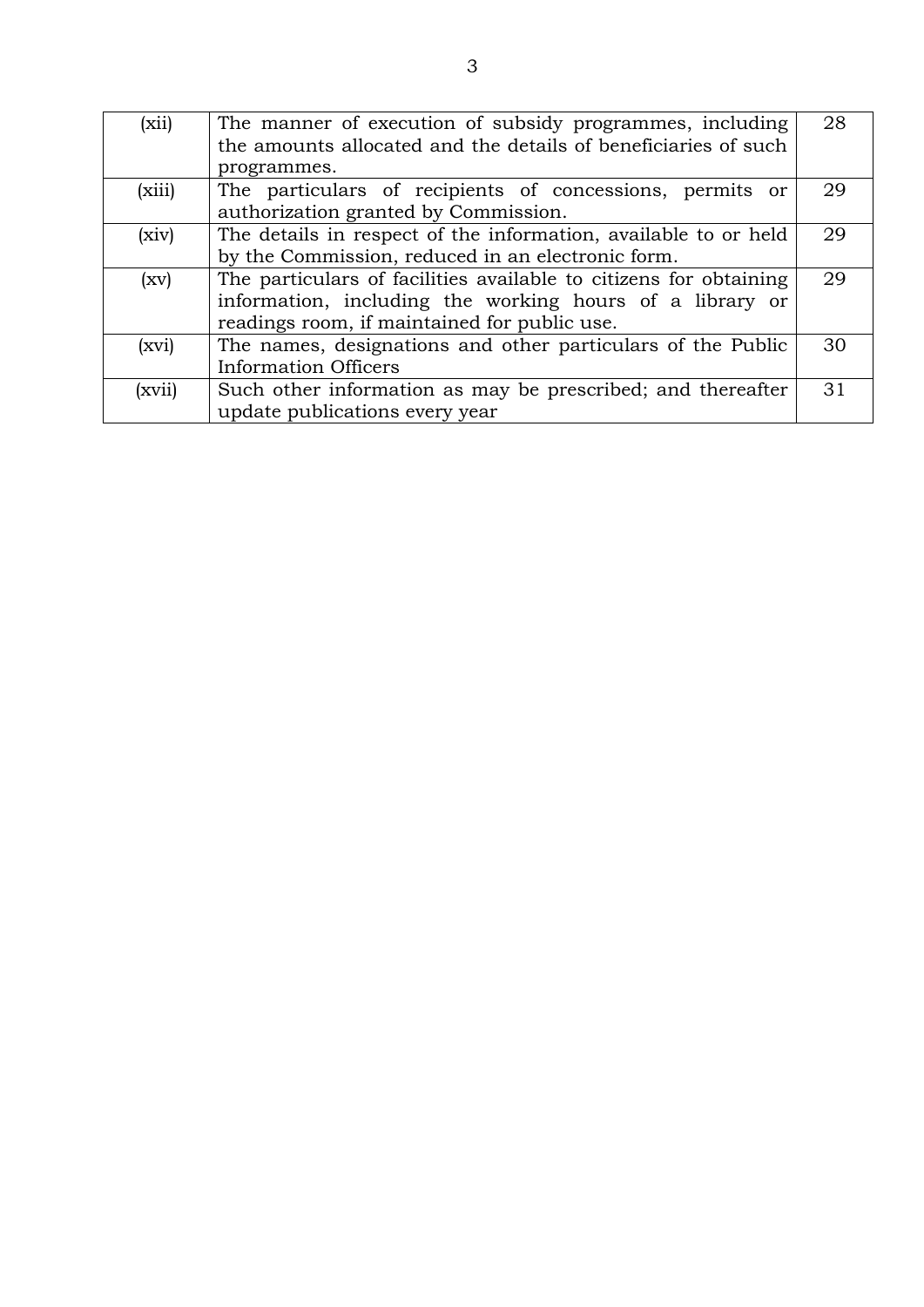### **RIGHT TO INFORMATION ACT 2005 Section 4(1) (b) (i)**

The particulars of the Office of the Electricity Ombudsman, Maharashtra Electricity Regulatory Commissions, functions and duties

### **A) General Informations**

| Name of the Office                                                        | : Office of the Electricity Ombudsman (Mumbai)                                                                                                                 |
|---------------------------------------------------------------------------|----------------------------------------------------------------------------------------------------------------------------------------------------------------|
| Office Address                                                            | : 606-608, 6 <sup>th</sup> Floor, Keshva Building,<br>Bandra - Kurla Complex, Bandra (E),<br>Mumbai - 400 051                                                  |
| Telephone and Fax No.                                                     | : Tel - 022 26592965, 26590339, 30680528<br>$Fax - 022$ 26592965                                                                                               |
| E-mail and Web-Site                                                       | : e-mail secretary@mercombusdman.org.in<br>Web site www.mercombudsman.org.in                                                                                   |
| Office working hours                                                      | : 09.30 to 18.00 hours from Monday to Friday<br>Saturday to Sunday are holidays<br>Other Holidays, as declared by the Govt. of<br>Maharashtra, are applicable. |
| Parent Department                                                         | : Maharashtra Electricity Regulatory<br>Commission                                                                                                             |
| Officers & Staff                                                          | : Secretary, Accounts & Admn Officer & Other<br>Staff.                                                                                                         |
| Language used in<br>Correspondence                                        | : Marathi and English                                                                                                                                          |
| <b>Building and Property</b>                                              | : The office does not own any land or building,<br>Office premises is taken on rental basis                                                                    |
| Service Rendered                                                          | : All quasi – judicial services in accordance<br>With Electricity Act, 2003 and the Rules &<br>Regulations made thereunder by M.E.R.C.                         |
| Organizational chart of the<br>Office of the Electricity<br>Ombudsman (M) | : The Organizational chart of the Office of the<br>Electricity Ombudsman (M) is given below                                                                    |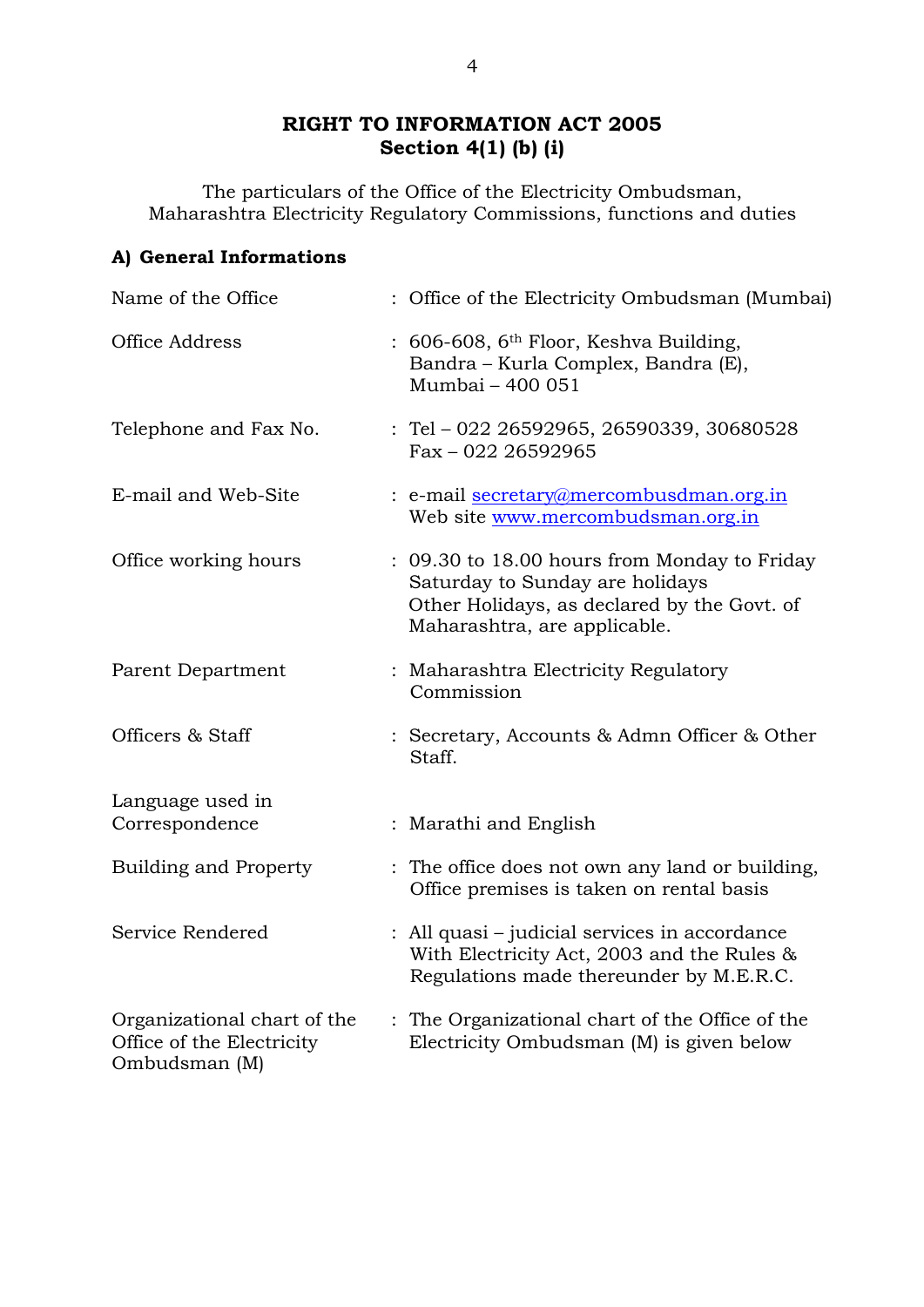# **Organizational Chart**

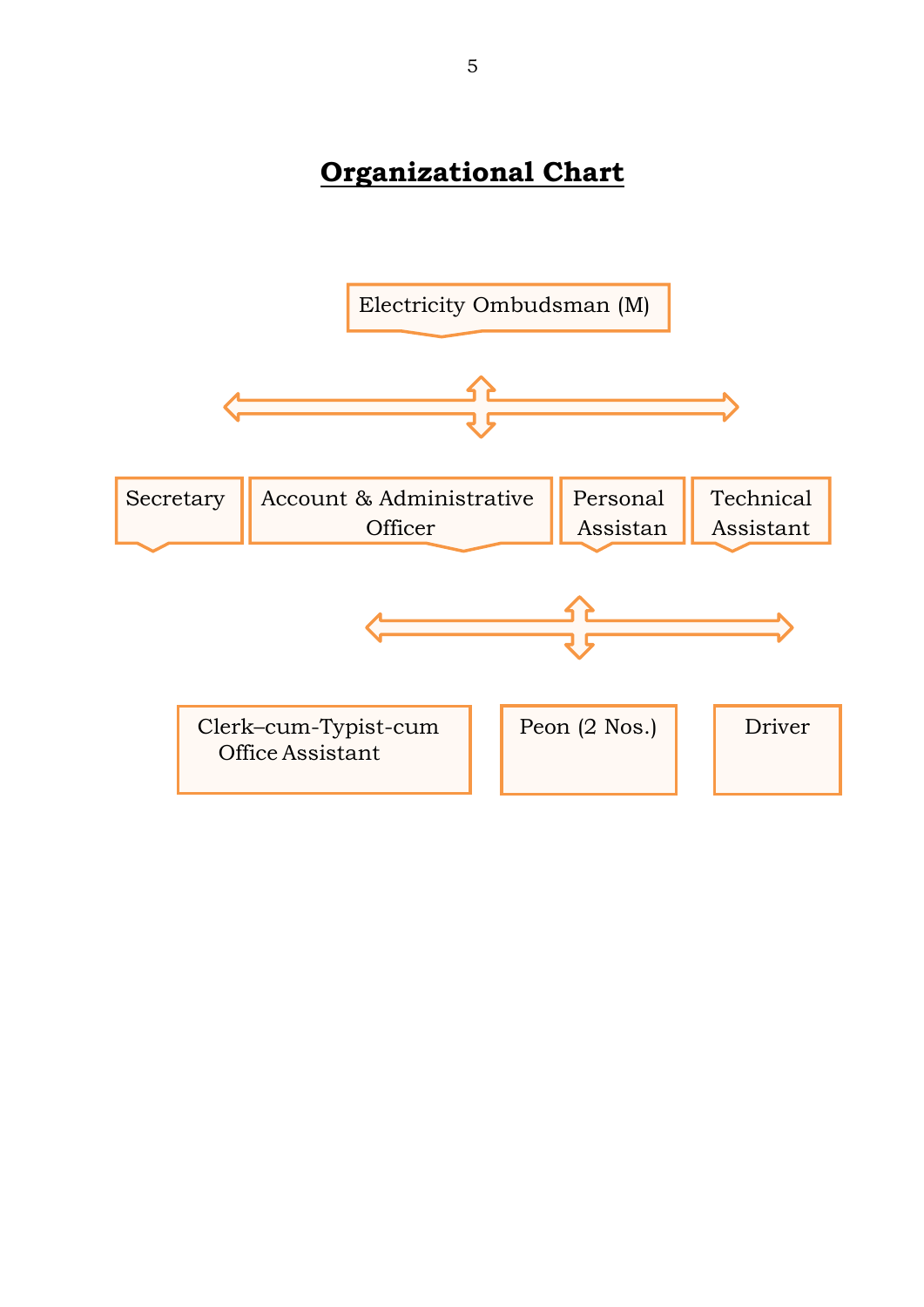### **B) The functions and duties of the Electricity Ombudsman (M)**

1) The Functions of the Electricity Ombudsman (M) are in accordance with Section 42 (7) of the Electricity Act, 2003 and also as narrated in the regulations 16 of Maharashtra Electricity Regulatory Commission (Consumer Grievance Redressal Forum & Electricity Ombudsman) Regulations, 2006.

### Regulations No. 16 : **Power and Duties of the Electricity Ombudsman** :

The Electricity Ombudsman shall have the following powers and duties :-

- *a)* to receive from consumers, representations against orders of the Forum and consider such representations and facilitate their satisfaction or settlements by agreement, through conciliation and mediations between the Distribution Licensee and consumers or by passing an order in accordance with these Regulations ;
- *b)* to exercise general powers of superintendence and administrative control over his secretariat / office, and be responsible for the conduct of business thereat ;
- *c)* to incur expenditure on behalf of the office, provided however, that in order to exercise such power, the Electricity Ombudsman will draw up an annual budget for his office in consultation with the Commission and shall exercise the powers of expenditure within the approved budget;
- *d)* to discharge such functions as the Commission, may by order, direct or assign, from time to time.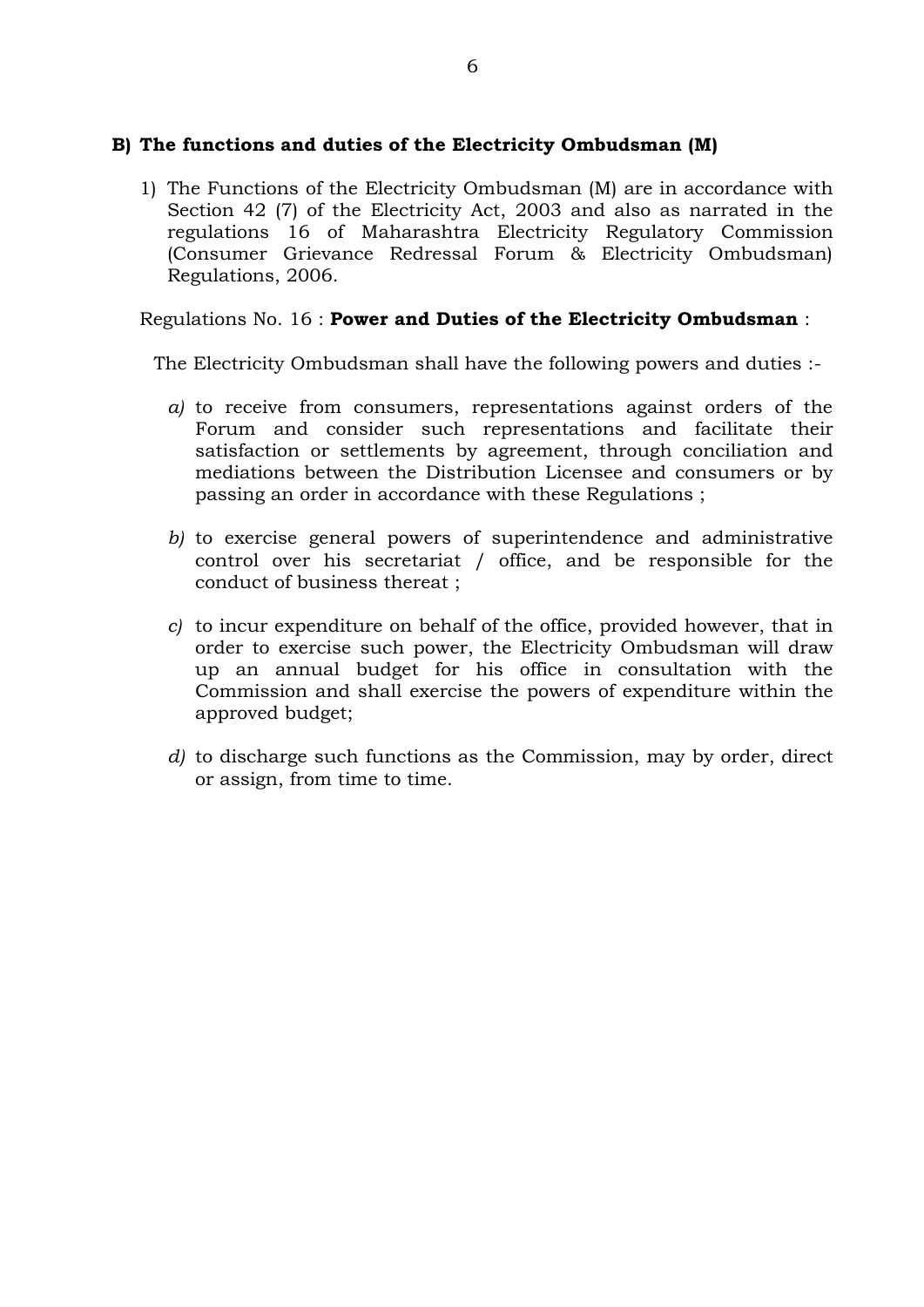#### **RIGHT TO INFORMATION ACT 2005 Section 4(1) (b) (ii)**

The Powers and duties of officers and employees of the Electricity Ombudsman

### **a) Powers of Officers and employees of the Electricity Ombudsman**

### Regulations No. 16 : **Power and Duties of the Electricity Ombudsman** :

The Electricity Ombudsman shall have the following powers and duties :-

- *a)* to receive from consumers, representations against orders of the Forum and consider such representations and facilitate their satisfaction or settlements by agreement, through conciliation and mediations between the Distribution Licensee and consumers or by passing an order in accordance with these Regulations ;
- *b)* to exercise general powers of superintendence and administrative control over his secretariat / office, and be responsible for the conduct of business thereat ;
- *c)* to incur expenditure on behalf of the office, provided however, that in order to exercise such power, the Electricity Ombudsman will draw up an annual budget for his office in consultation with the Commission and shall exercise the powers of expenditure within the approved budget;
- *d)* to discharge such functions as the Commission, may by order, direct or assign, from time to time.

### **b) Duties of Officers and employees of the Commission:-**

#### **1) Secretary**

Following works are assigned to the **Secretary** of the Office of the Electricity Ombudsman. :-

- 1) Receipt and scrutiny of Representations filed against the Grievance decided / not decided by the Forums.
- 2) Issue of notices to the Respondent & Appellants.
- 3) Scrutiny of the replies, documents and rejoinders received from the Respondents and Appellants.
- 4) Preparations of short notes to brief the Electricity Ombudsman (M).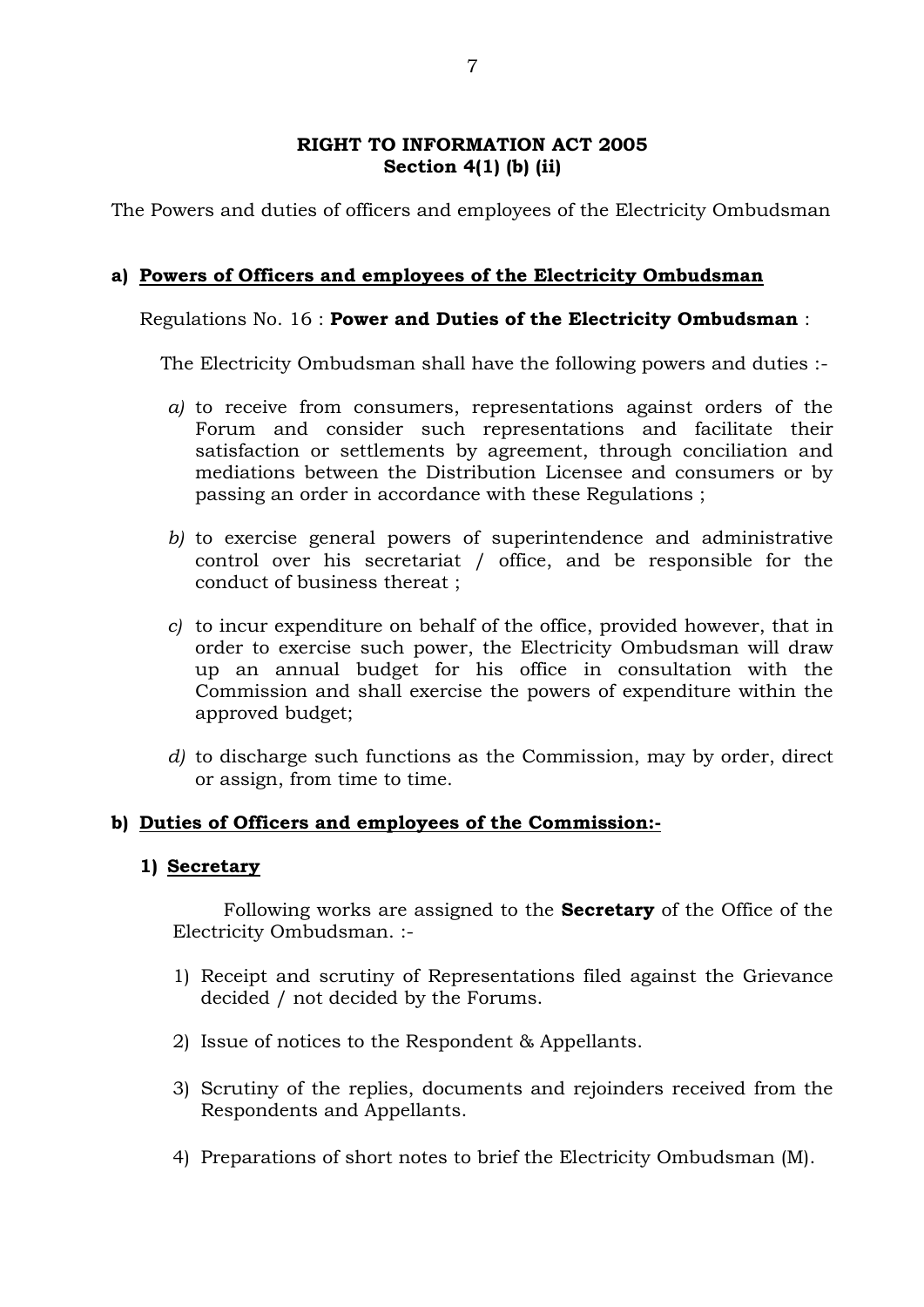- 5) Discussion with the Electricity Ombudsman (M) on the causes of grievance raised by Appellants and the replies given by the Respondents, finalise date of hearings and intimate the same to all parties.
- 6) To discuss with the Electricity Ombudsman on the provisions, applicable judgments and natural justice for reasoned disposal of the Representation.
- 7) To attend the hearings and assist Electricity Ombudsman (M) in the hearing.
- 8) To discuss the whole matter of Representation with the Electricity Ombudsman (M) for final disposal.
- 9) To get the order typed, after making all corrections sign on all copies and issue for dispatch.
- 10) To keep the record of Representations received, no of sittings etc. and maintain the Register of Representations in the prescribed format.
- 11) To prepare quarterly, 6 monthly and Annual Reports for submission to MERC and State Govt. in the specified format.
- 12) To keep track of the orders passed by the National Consumer Disputes Redressal Commission, High Court, Supreme Court applicable to the grievances of electricity consumers.
- 13) To study effectiveness of Regulations, make presentations on experience sharing and give suggestions on amendments.
- 14) To check and sign the daily cash book and cheques.
- 15) To assist Electricity Ombudsman (M) in his day to day work as required.
- 16) To receive & give replies to the queries of electricity consumers.
- 17) To carry out the functions of the Appellate Authority relating to the information furnished to the Applicants under R.T.I. Act.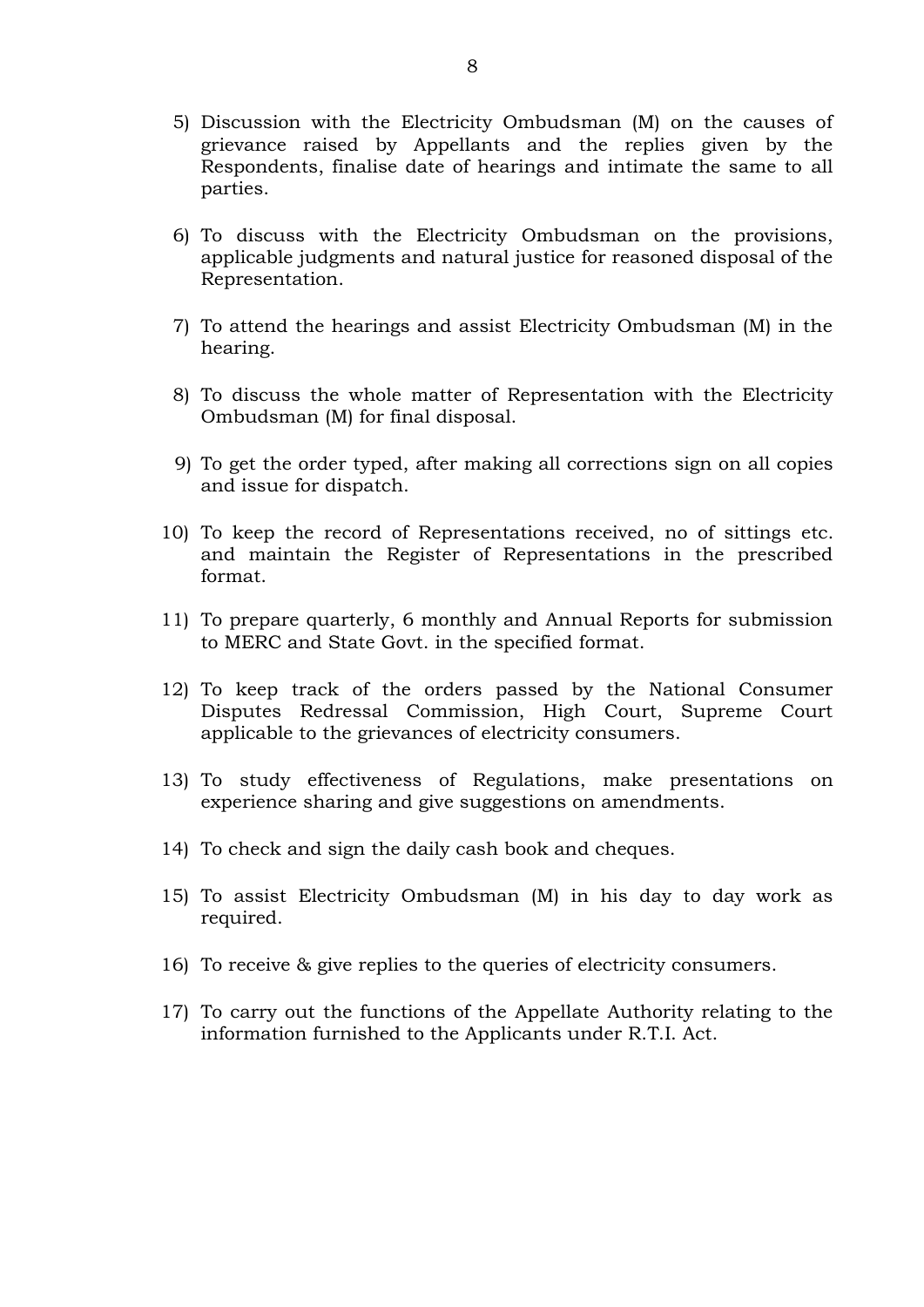### 2) **Accounts & Administrative Officer**:-

Following works are signed to the Post of Accounts & Administrative Officers of the Office of the Electricity Ombudsman :-

### **A) Accounts:-**

- 1) To maintain daily cash book.
- 2) To maintain cheque issue register and issue cheques to meet various payments.
- 3) To prepare and audit the various bills of expenditures such as office rent, car leasing charges, party payments etc.
- 4) To audit and make payment of various bills such as electricity bills, telephone bills, internet bills, courier charges, postal charges, purchase of stationery etc.
- 5) To prepare monthly salary bills of the staff, make salary payments through cheques and issues monthly salary slips to the staff.
- 6) To recover TDS (income Tax) from office rent, car rent, staff salary bills and make its payments to the bank by observing its due dates.
- 7) To recover and remit the Professional Tax.
- 8) To receive Deposits from the Appellants, issue them receipts and maintain its accounting record.
- 9) To arrange for refund of Deposits to the Appellants, prepare and submits notes there-for on finalization of order by Electricity Ombudsman (M).
- 10) To audit and make payments of Medical Reimbursement bills, T.A. bills and other monthly allowances admissible to the Electricity Ombudsman (M).
- 11) To make statutory payments to the appropriate authorities by following it due dates.
- 12) To maintain and observe cash flow and fund ledger.
- 13) To maintain Account head wise Main Ledger by making month wise, account head wise posting therein and get the balances of various account heads tallied.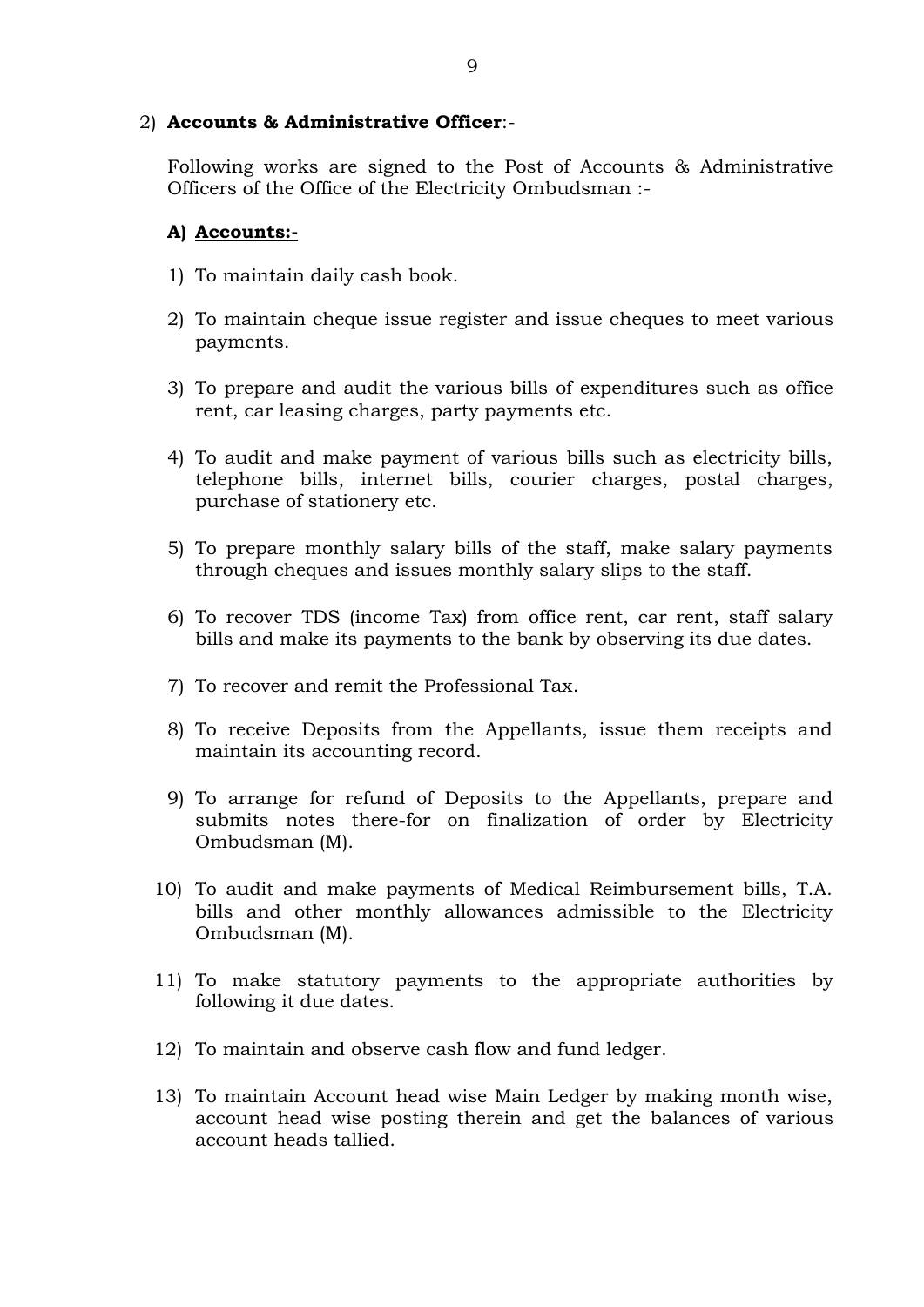- 14) To maintain all files on required subjects including cash voucher file, cheque voucher file etc.
- 15) To prepare and audit monthly bank reconciliation statement.
- 16) To prepare and audit monthly receipt and expenditure statement.
- 17) To prepare quarterly Income Tax e-returns i.e. 24Q and 26Q and its submission to the Income Tax department within due dates.
- 18) To execute all works relating to statutory taxes and professional tax.
- 19) To prepare form 16 A on Quarterly basis for the TDS recovered from the office rent, car rent and other bills of payments and its submission to the concern parties / firms within due dates.
- 20) Audit of Postal Stamp Accounts from outward registered and courier bills.
- 21) To prepare and issue Form 16 for staff within prescribed time limit.
- 22) To make payments of Annual Maintenance Charges to the concerned as per contract entered in to with them.
- 23) To prepare and audit Annual Accounts of the Office of the Electricity Ombudsman (M) along with its all scheduled.

#### **B) Administrations / Establishments** :-

- 1) Keep control on overall administration and establishment so as to ensure the smooth functioning of the office.
- 2) To maintain individual service record and leave record of the staff, and other works relating to the establishment.
- 3) To make correspondence for staff sanction, office establishment and administration.
- 4) To prepare notes for Annual Maintenance Contract of various machineries such as Computers, Printers, Air-Conditioners etc. by inviting quotations for finalizations of AMC's.
- 5) Full maintenance of office website. Renewal of Domain Name registrations from time to time, as required. Updates in the website periodically such as hearing dates, office orders, rules & regulations and other details.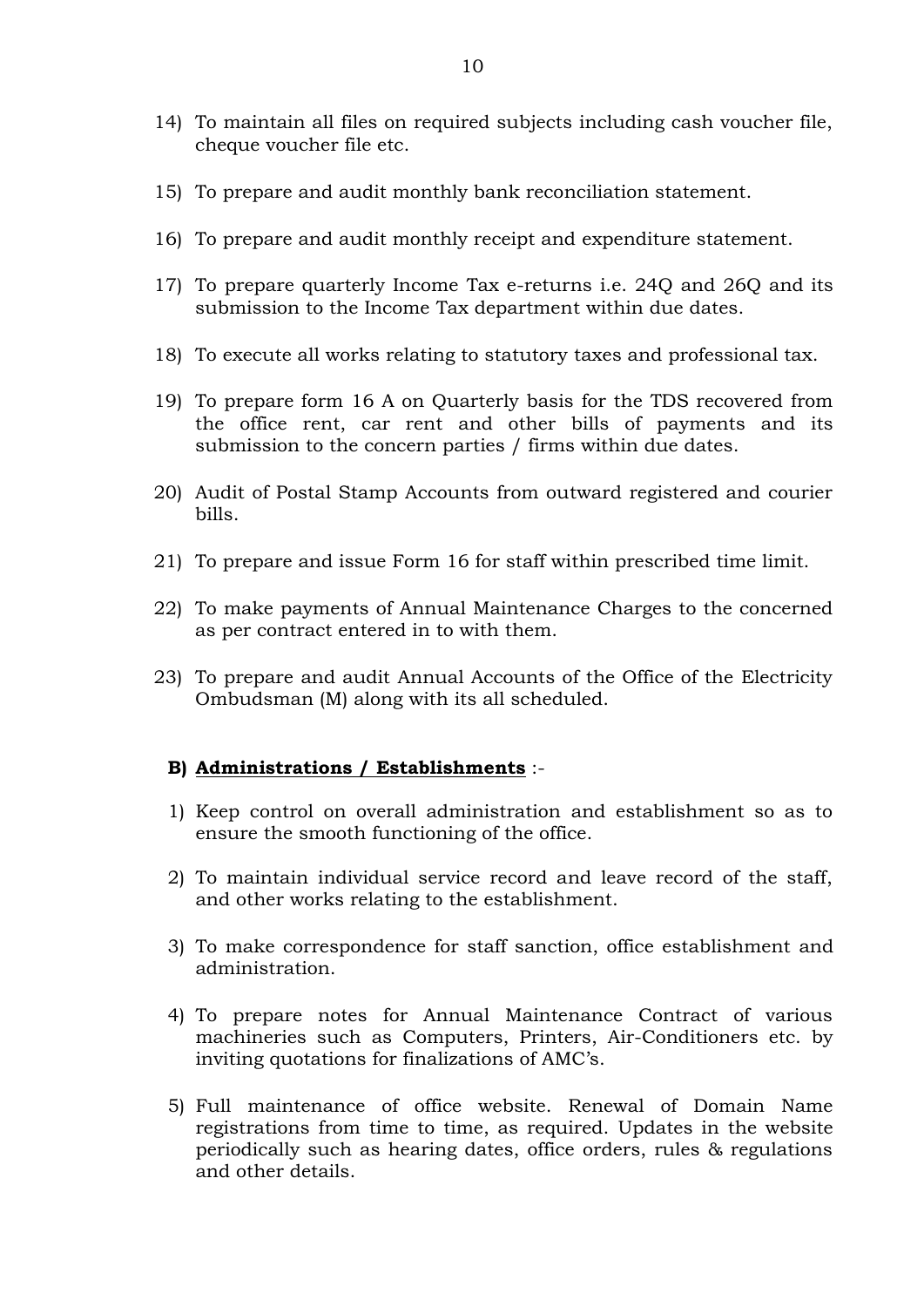- 6) To maintain office cleaning and to supervise pantry functioning work.
- 7) To maintain the office library and purchase of legal books, consolidate books of orders passed by the National Consumer Disputes Redressal Commission, Supreme Court, High Court etc.
- 8) To arrange all the orders passed by the Electricity Ombudsman (M) in a calander year, prepare page-wise, subject-wise, index and bound all these orders in a book form for its submission to the Hon. Chairman MERC office and for office library.
- 9) For office accommodation search for rental premises, make negotiations for office to be taken on rent.
- 10) To maintain record room, classify the record in "A", "B", "C" groups preserve permanent types of records and dispose off other records as per circular.
- 11) To act as Public Information Officer under RTI Act. 2005.
- 12) To assist Electricity Ombudsman (M) in administration and Establishment matters.

### 3) **Personal Assistant to the Electricity Ombudsman (M)** :-

- 1) To take dictation from Electricity Ombudsman (M) and other officers and submit the typing works.
- 2) To type the orders, office correspondence, reports, office notes, make typing corrections there in etc.
- 3) To maintain personal file of Electricity Ombudsman (M) and handle correspondence relating to the Electricity Ombudsman (M).
- 4) Maintain confidential file and confidential correspondence as per instructions of Electricity Ombudsman (M).
- 5) To maintain and check office vehicle diaries daily.
- 6) Maintenance of Stationery items at a desired level and resort for purchase there-of.
- 7) Any other works as may be assigned from time to time by Electricity Ombudsman (M), Secretary and Accounts & Administrative Officer.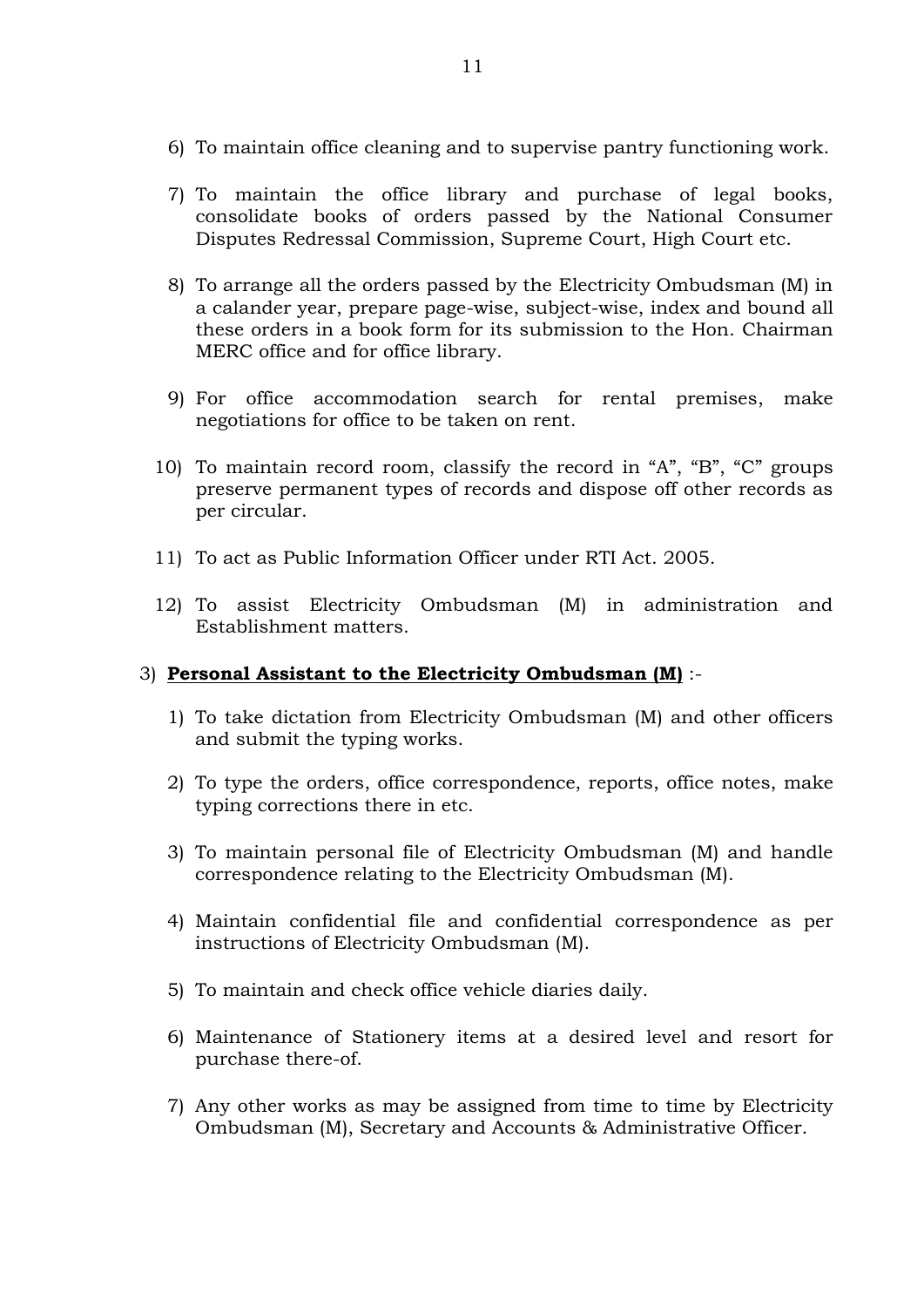#### 4) **Clerk, Clerk-cum-Typist and Office Assistant** :-

- 1) Receipt of daily Dak including Representations and enter it in to the Inward Register.
- 2) Registration of Representation.
- 3) Preparation of Notices to be sent to the Respondents and Appellants.
- 4) Typing of Brief notes on the Representations filed with office.
- 5) Typing of corrections, re-corrections and taking out print of the orders.
- 6) Typing letters and all correspondence.
- 7) Update of website of the office with hearing dates, posting of orders issued by Electricity Ombudsman (M) and other related data.
- 8) Dispatch of orders / letters on taking entries in the Out-ward Register and Maintenance of Postage / Courier account.
- 9) All types of filing works and keeping files up to date.
- 10) Keep watch for refund of Deposits to the Appellants and prepare notes if necessary.
- 11) Typing of quarterly I. T. e-returns i.e. Q-24 and Q-26 and annual Form 16.
- 12) Typing of monthly Receipts and Payments statement and quarterly budget.
- 13) To assist P.A. to maintain Stationery and Stationery items at a desired level.
- 14) Work relating to the maintenance of Computers / Printer / Fax / Paper Shredder etc.
- 15) Maintenance of Pantry items and keep expenditure account there of.
- 16) All other works as may be assigned by the Electricity Ombudsman. Secretary and Accounts & Administrative Officer.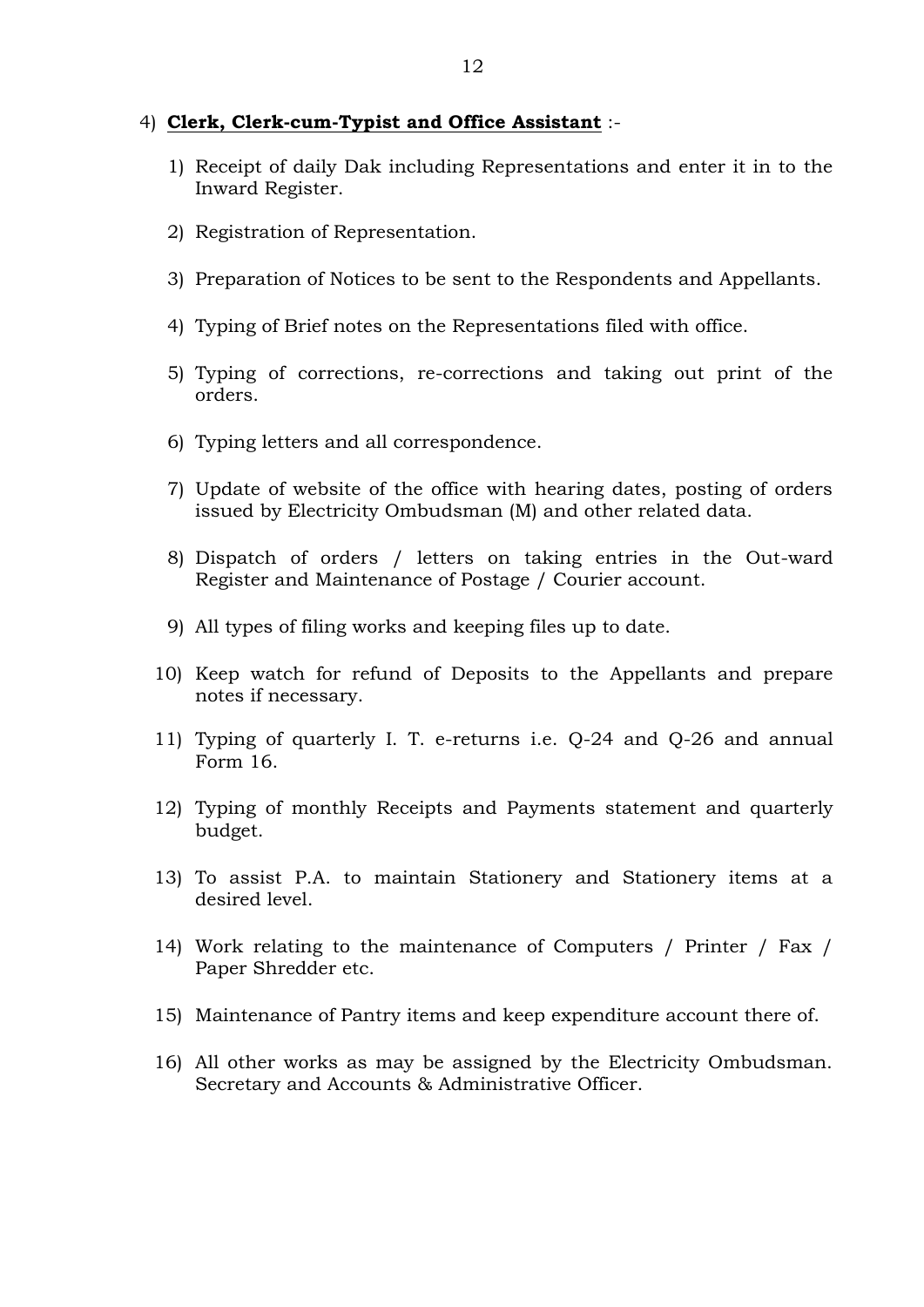### 5) **Driver cum General Assistant** :-

- 1) Attend the duties of the Electricity Ombudsman as Driver.
- 2) To maintain vehicle diary.
- 3) While in office he will carry out the following works.
	- a) Attend the bells of the Electricity Ombudsman (M), Secretary, Accounts & Administrative Officer when office peon is busy in other works.
	- b) Attend bank related works.
	- c) Filing of Cash Vouchers and Cheque Vouchers in the respective files and other filing works.
	- d) Attend Post Office and Courier work if required.
	- e) Assist in Pantry related works.
- 4) All other works as may be assigned by the Electricity Ombudsman (M), Secretary, Accounts and Administrative Officer.

#### **6) Peon – I**

- 1) Handle the Office door keys, open and close the office.
- 2) Attend bells of the Electricity Ombudsman (M), Secretary, Accounts & Administrative Officer.
- 3) Office Pantry and related work.
- 4) Get office (including toilets and pantry) cleaned from the office maid and up keep of office.
- 5) To serve water and tea to all participants of the hearings conducted in the office.
- 6) To attend Post office for daily Speed post, Register post letters etc.
- 7) All filing works.
- 8) All other works as may be assigned by the Electricity Ombudsman (M), Secretary, Account & Administrative Officer.

### **7) Peon – II**

- 1) Handle the Office door keys, open and close the office.
- 2) Attend bells of the Electricity Ombudsman (M), Secretary, Accounts & Administrative Officer.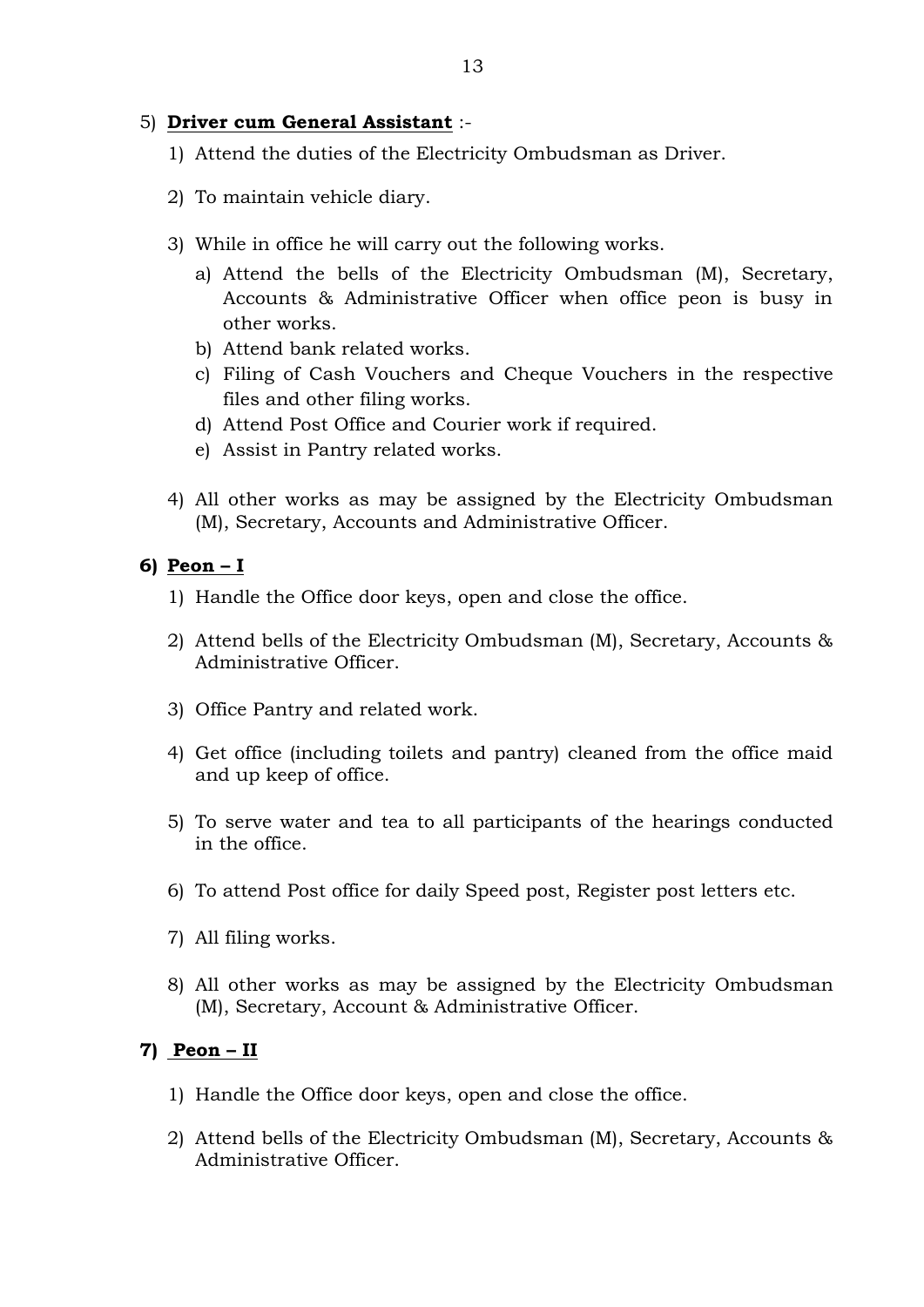- 3) Office Pantry and related work.
- 4) Attend banking works as narrated by Accounts & Administrative Officer.
- 5) Work related to the hearing such as sitting arrangements of participant, serving of water / tea to them etc.
- 6) All filing works.
- 7) All other works as may be assigned by the Electricity Ombudsman (M), Secretary and Accounts & Administrative Officer.

### **RIGHT TO INFORMATION ACT 2005 Section 4(1) (b) (iii) (iv)**

The Procedure followed in decision making process, including channels of supervision and accountability and hours set by it's for the discharge of its functions :-

### **A) Proceedings before Electricity Ombudsman**

17.1 The Electricity Ombudsman shall settle the Grievance of the consumer within such time and in such manner as specified in the following Regulations.

17.2 Any consumer, who is aggrieved by the non-redressal of his Grievance by the Forum, may make a representation for redressal of his Grievance to the Electricity Ombudsman within sixty (60) days from the date of the order of the Forum.

Provided that the Electricity Ombudsman may entertain a representation after the expiry of the said period of sixty (60) days if he is satisfied that there was sufficient cause for not filing it within the said period.

17.3 The representation to be made before the Electricity Ombudsman shall be in writing in the form specified and set out in **Schedule B** of these Regulations and duly signed by the consumer and shall state/provide clearly the information required thereunder including *inter alia* (*i*) the name and address of the consumer; (*ii*) the facts giving rise to the representation supported by documents, if any, that are desired to be relied upon by the consumer and (*iii*) the relief sought from the Electricity Ombudsman. The representation may also be lodged by registered post acknowledgement due, by speed post or by courier service or by any other means of transmission of documents (including FAX message).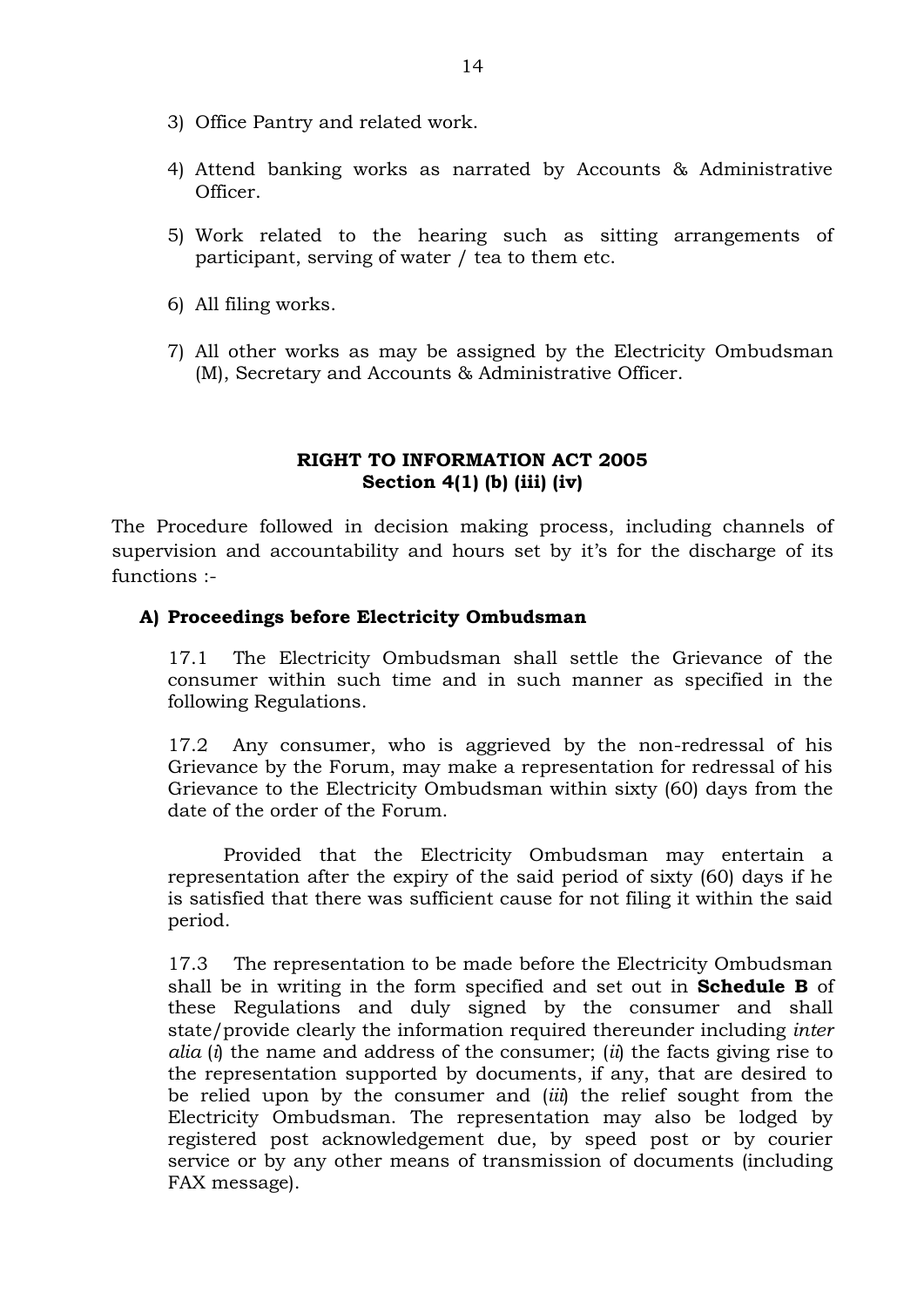17.4 The Electricity Ombudsman shall send an acknowledgement of receipt of the representation to the consumer bearing a serial number and date within five (5) working days from the date of receipt of a representation. Where the representation has been submitted in person, the acknowledgement shall be provided at the time of submission.

Provided that where the representation is submitted by email to the Electricity Ombudsman acknowledgement of the receipt of the Grievance to the consumer shall be by return email as promptly as possible.

Provided further that the Electricity Ombudsman shall keep such electronic records in hard form for ease of retrieval.

Provided further that where the representation is submitted by email hard copies of the same shall be submitted forthwith separately to the Electricity Ombudsman.

17.5 The fees as may be directed by the Commission, from time to time, shall be payable along with such representation for redressal of Grievance.

17.6 The Electricity Ombudsman shall notify the Distribution Licensee and the applicant who has submitted the representation, the date of hearing in writing, giving sufficient advance notice.

Provided that representations filed by applicants who are senior citizens, physically challenged, widows and persons suffering from serious ailments shall be listed and disposed of on a priority basis.

17.7 Subject to Regulations 17.11, 17.12 and 17.13, where any person who is a party to the proceedings before the Electricity Ombudsman fails to appear on the date of hearing as may be fixed in this behalf, the Electricity Ombudsman may decide the representation *ex-parte*.

Provided that no adjournment shall be ordinarily granted by the Electricity Ombudsman unless sufficient cause is shown and the reasons for the grant of adjournment have been recorded in writing by the Electricity Ombudsman.

17.8 A consumer, Distribution Licensee or any other person who is a party to any proceedings before the Electricity Ombudsman may either appear in person or authorise any person other than an Advocate (within the meaning of the Advocates Act, 1961) to present his case before the Electricity Ombudsman and to do all or any of the acts for the purpose.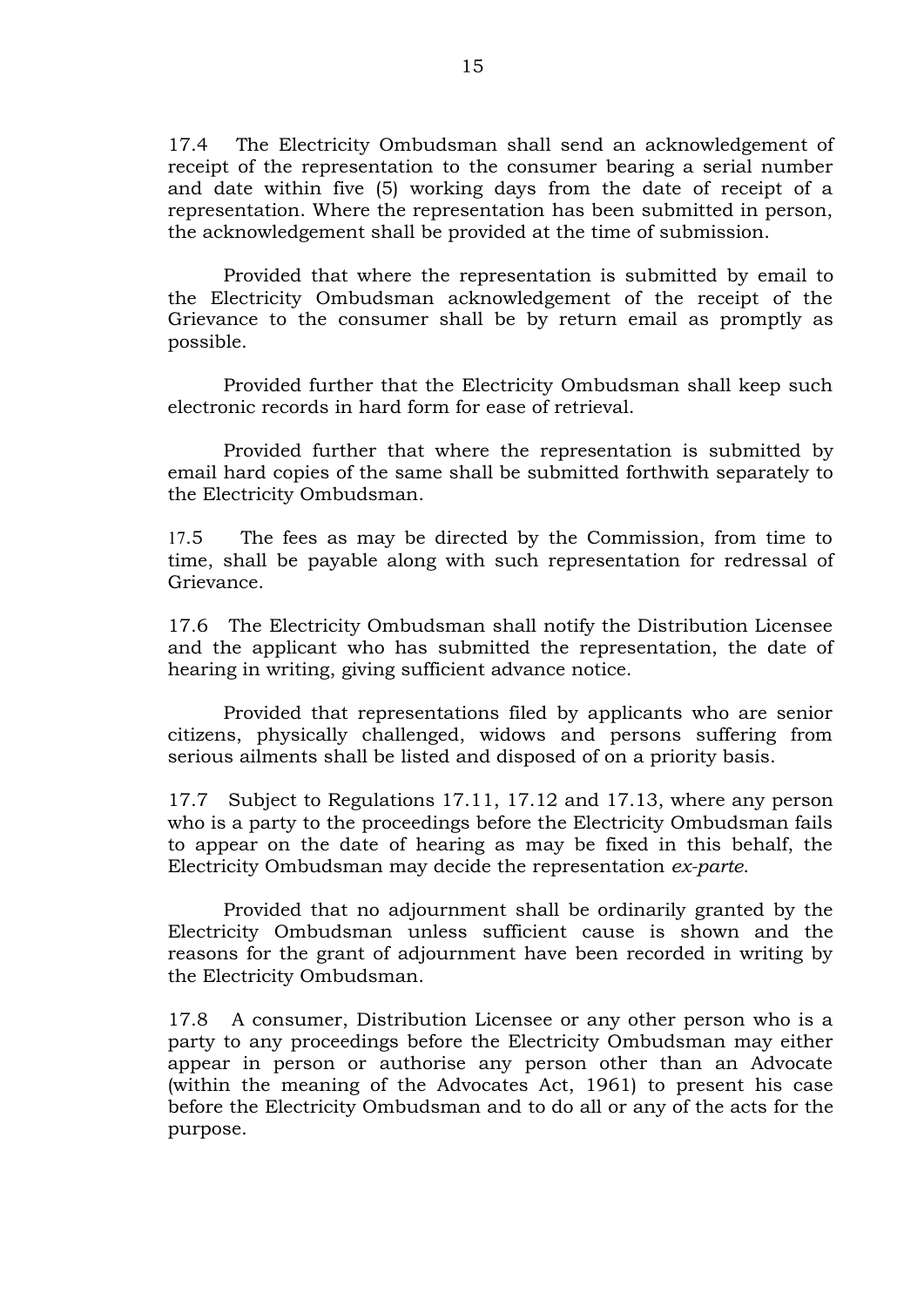- 17.9 The Electricity Ombudsman shall not entertain a representation:
- (a) unless the consumer has submitted a written representation in the specified form, to the Electricity Ombudsman;

(b) unless it has been shown to the Electricity Ombudsman that (*i*) the Forum has rejected the Grievance, or (*ii*) the Forum has not passed an order on the Grievance for its redressal within a maximum period of two (2) months from the date of receipt of the Grievance by the Forum, or (*iii*) there has been undue delay in the disposal of the Grievance by the Forum even after the period stated above;

(c) unless the representation against an order of the Forum was made within the period set out in these Regulations;

(d) unless the Electricity Ombudsman is satisfied that the representation is not in respect of the same subject matter that has been settled by him in any previous proceedings;

(e) where the representation by the consumer, in respect of the same Grievance, is pending in any proceedings before any court, tribunal or arbitrator or any other authority, or a decree or award or a final order has already been passed by any such court, tribunal, arbitrator or authority;

(f) unless the consumer has deposited in the stipulated manner, fifty percent of the amount, if any, that is required to be paid by him in terms of the order of the Forum or twenty-five thousand rupees whichever is less; and

(g) unless the person who claims compensation from the Distribution Licensee has paid such fees as may be stipulated by the Commission from time to time.

17.10 The Electricity Ombudsman may reject the representation at any stage if it appears to him that the representation is:

- (a) frivolous, vexatious, malafide;
- (b) without any sufficient cause;
- (c) there is no prima facie loss or damage or inconvenience caused to the consumer; or
- (c) complicated in nature such that the representation requires consideration of elaborate documentary and oral evidence and the proceedings before the Electricity Ombudsman are not appropriate for adjudication of such representations.

Provided that the decision of the Electricity Ombudsman in this regard shall be final and binding on the consumer and the Distribution Licensee.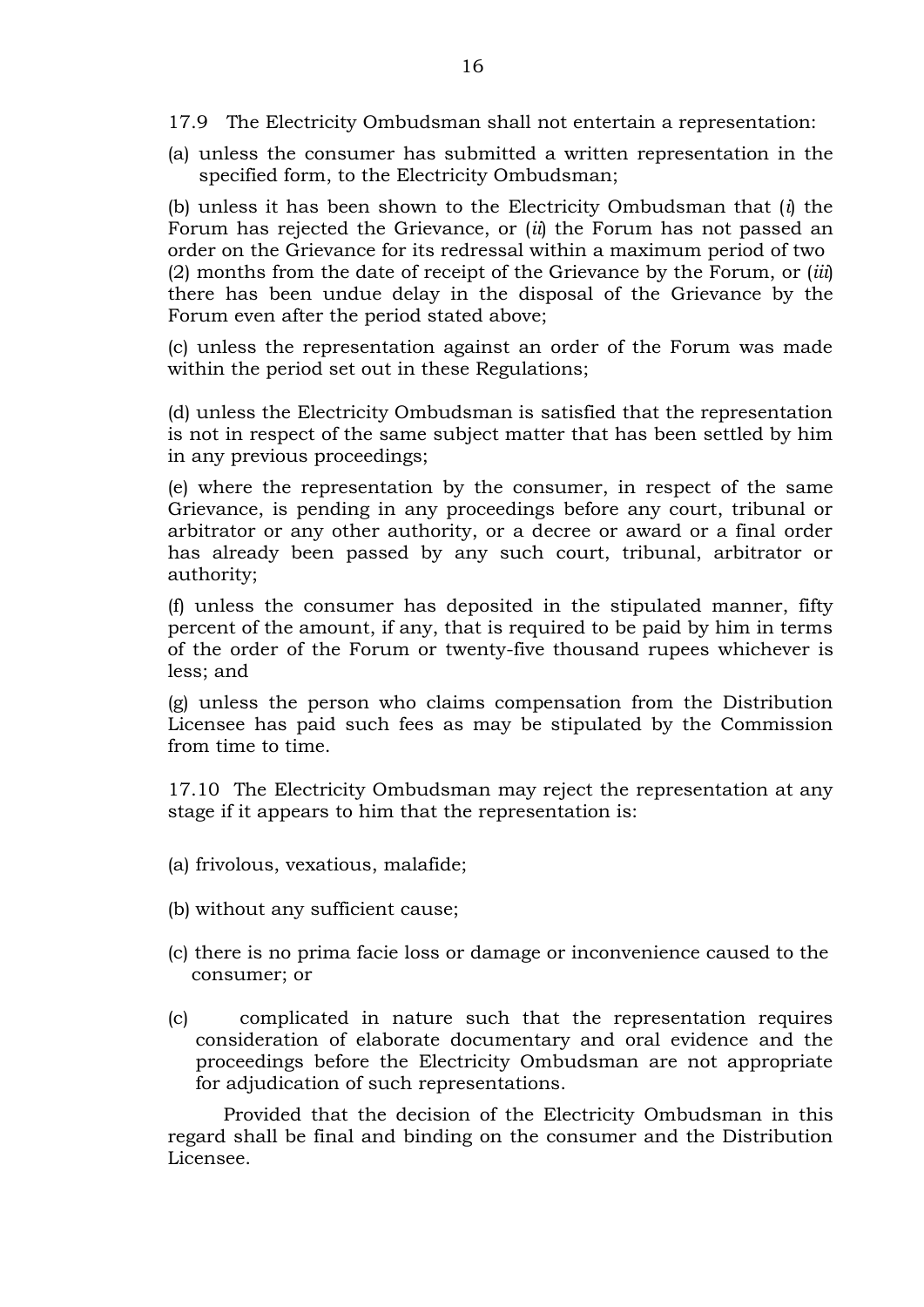Provided further that no representation shall be rejected in respect of sub-clauses (a), (b), (c) and (d) unless the applicant has been given an opportunity of being heard.

17.11 (a) The Electricity Ombudsman may, in the first instance, endeavour to promote a settlement of the representation received through conciliation or mediation.

(b) If a representation is not settled by agreement the Electricity Ombudsman may give an order after affording the parties reasonable opportunity to present their case.

Provided that the Electricity Ombudsman shall determine the place, date and time of hearing of the matter, as the Electricity Ombudsman considers appropriate.

17.12 When a representation is settled, through conciliation or mediation of the Electricity Ombudsman, the Electricity Ombudsman shall have the settlement recorded and signed in his presence and cause issuance of orders on the settlement of the Grievance by mutual agreement.

17.13 The Electricity Ombudsman shall complete the enquiry as expeditiously as possible and every endeavour shall be made to decide the representation within a period of two (2) months from the date of receipt of the representation by the Electricity Ombudsman.

Provided that in the event of the representation being disposed of after the completion of the said period of two (2) months, the Electricity Ombudsman shall record, in writing, the reasons for the same.

17.14 The Electricity Ombudsman shall be guided by such factors which in the opinion of the Electricity Ombudsman are necessary in the interest of justice and shall ensure transparency while exercising its powers and discharging its functions in compliance with the principles of natural justice.

Provided that the Electricity Ombudsman shall not be bound by the Code of Civil Procedure, 1908 (5 of 1908) or the Indian Evidence Act, 1872 (1 of 1872) as in force from time to time.

17.15 The order passed by the Electricity Ombudsman shall set out –

- (a) issue-wise decision;
- (b) reasons for passing the order; and
- (c) directions, if any, to the Distribution Licensee or consumer or any Other order, deemed appropriate in the facts and circumstances of the case; and / or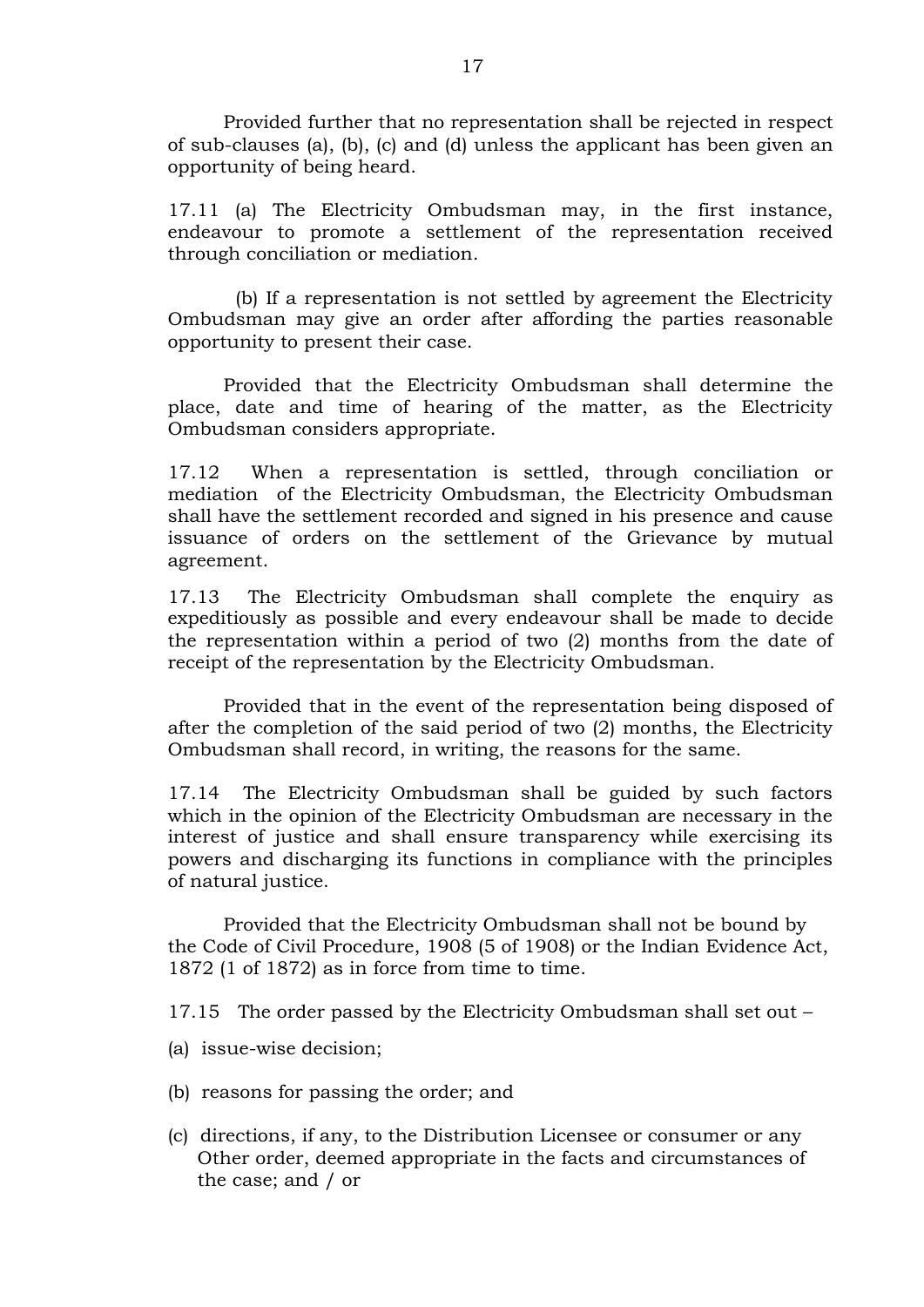- (d) directions for adjustment or refund of amount or fees deposited in terms of Regulations 17.9(f) and 17.9(g); and/or
- (e) directions to pay such amount as may be awarded by it as compensations to the consumer for any loss or damage suffered by the consumer; and / or

Provided, however, that in no case shall any consumer be entitled to indirect, consequential, incidental, punitive, or exemplary damages, loss of profits or opportunity.

(f) directions to pay such amount as compensation as specified by the Commission in the standards of performance of Distribution Licensees.

17.16 Notwithstanding the provisions of Regulation 17.15, the Electricity Ombudsman may pass such interim orders, at any stage during the disposal of the representation, on the request of the consumer as the Electricity Ombudsman considers appropriate pending the final decision on the representation.

Provided that the Electricity Ombudsman shall have the powers to pass such interim order in any proceeding, hearing or matter before it, as it may consider appropriate if the consumer satisfies the Electricity Ombudsman that *prima facie* the Distribution Licensee has threatened or is likely to remove or disconnect the electricity connection, and has or is likely to contravene any of the provisions of the Act or any rules and regulations made thereunder or any order of the Commission, provided that*,* the Electricity Ombudsman, has jurisdiction on such matters.

Provided further that, except where it appears that the object of passing the interim order would be defeated by delay, no such interim order shall be passed unless the opposite party has been given an opportunity of being heard.

17.17 A copy of the order shall be sent to the consumer and the Distribution Licensee named in the representation. A copy of the order may also be sent to the concerned Forum for information.

17.18 An order passed or direction issued by the Electricity Ombudsman shall be binding on the parties so named in the order or direction and such order or direction shall be implemented or complied with by the Distribution Licensee or the person required by the order or direction to do so and within the time frame stipulated therein and further intimation of such compliance shall also be made to the Electricity Ombudsman within the time frame stipulated in that regard therein.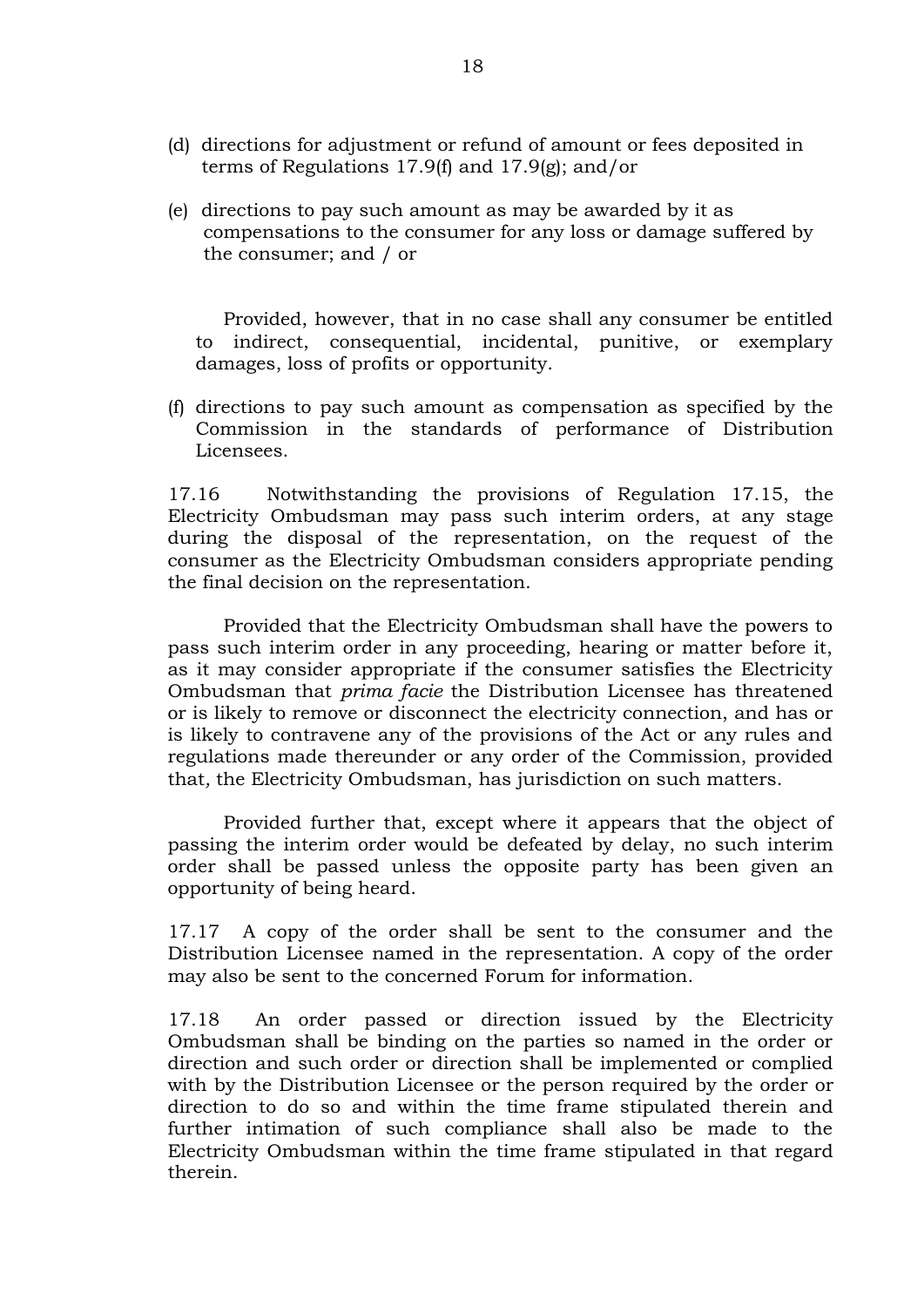### b) **19. Review of order filed before the Electricity Ombudsman**

19.1 Any person aggrieved by an order of the Electricity Ombudsman, may, upon the discovery of new and important matter or evidence which, after the exercise of due diligence, was not within his knowledge or could not be produced by him at the time when the order was passed or on account of some mistake or error apparent from the face of the record, may apply for a review of such order, within thirty (30) days of the date of the order, as the case may be, to the Electricity Ombudsman.

19.2 An application for such review shall clearly state the matter or evidence which, after the exercise of due diligence, was not within his knowledge or could not be produced by him at the time when the order was passed or the mistake or error apparent from the face of the record. The application shall be accompanied by such documents, supporting data and statements as the Electricity Ombudsman may determine.

19.3 When it appears to the Electricity Ombudsman that there is no sufficient ground for review, the Electricity Ombudsman shall reject such review application.

Provided that no application shall be rejected unless the applicant has been given an opportunity of being heard.

19.4 When the Electricity Ombudsman is of the opinion that the review application should be granted, it shall grant the same provided that no such application will be granted without previous notice to the opposite side or party to enable him to appear and to be heard in support of the order, the review of which is applied for.

#### C) **Power to remand matters to the Forum**

(a) Where the Forum has disposed of the Grievance and the order of the Forum is reversed or set aside in the proceedings before the Electricity Ombudsman, the Electricity Ombudsman may, if it thinks fit and necessary, by order remand the Grievance to the Forum.

(b) The Electricity Ombudsman may, further direct what issue or issues shall be decided in the Grievance so remanded, and shall send a copy of its judgment and order to Forum from whose order the representation has been preferred to Electricity Ombudsman, with such directions as may be necessary to consider the Grievance and pass orders accordingly.

#### d) **Power to Call Information** :-

20.1 For the purpose of carrying out its duties and as may be required to decide the representation, the Electricity Ombudsman may, within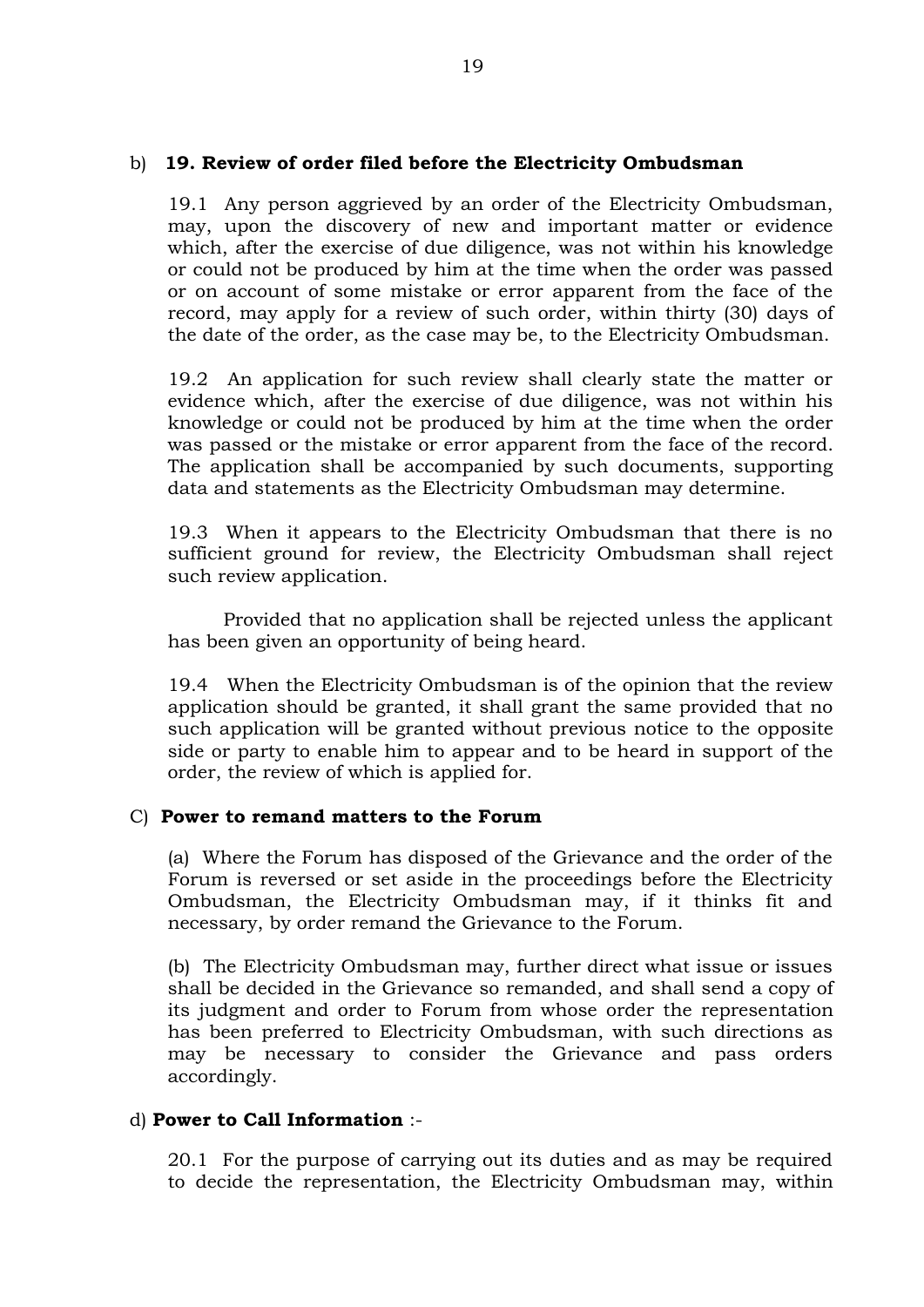such period as he may decide, require attendance of any person or require the Distribution Licensee or any of its officials, representatives or agents including the Forum named in the representation to furnish any information or certified copies of any documents, books, data, and details relating to the subject matter of the representation, which is or is alleged to be in the knowledge or possession of the Distribution Licensee or any of its officials, representatives or agents including the Forum.

*Provided that* in the event of failure of a Distribution Licensee to comply with the requisition without any sufficient cause, the Electricity Ombudsman may, if deemed fit, proceed to settle the case on the basis of the records available with the Electricity Ombudsman.

20.2 (a) The Electricity Ombudsman may also direct the Distribution Licensee to undertake an inspection.

(b) Notwithstanding sub-clause (1), the Electricity Ombudsman may engage a third party to undertake such inspection, as may be required for the expeditious disposal of the representation and redressal of the Grievance.

*Provided that* the Electricity Ombudsman shall record the reasons in writing requiring the engagement of third party to undertake such inspection.

(c) The expenses of such inspection to be undertaken by third party as referred to in sub-clause (b) shall be borne by the Distribution Licensee and to the extent reasonable and justifiable such expenses shall be allowed in the determination of tariff in accordance with the relevant regulations of the Commission.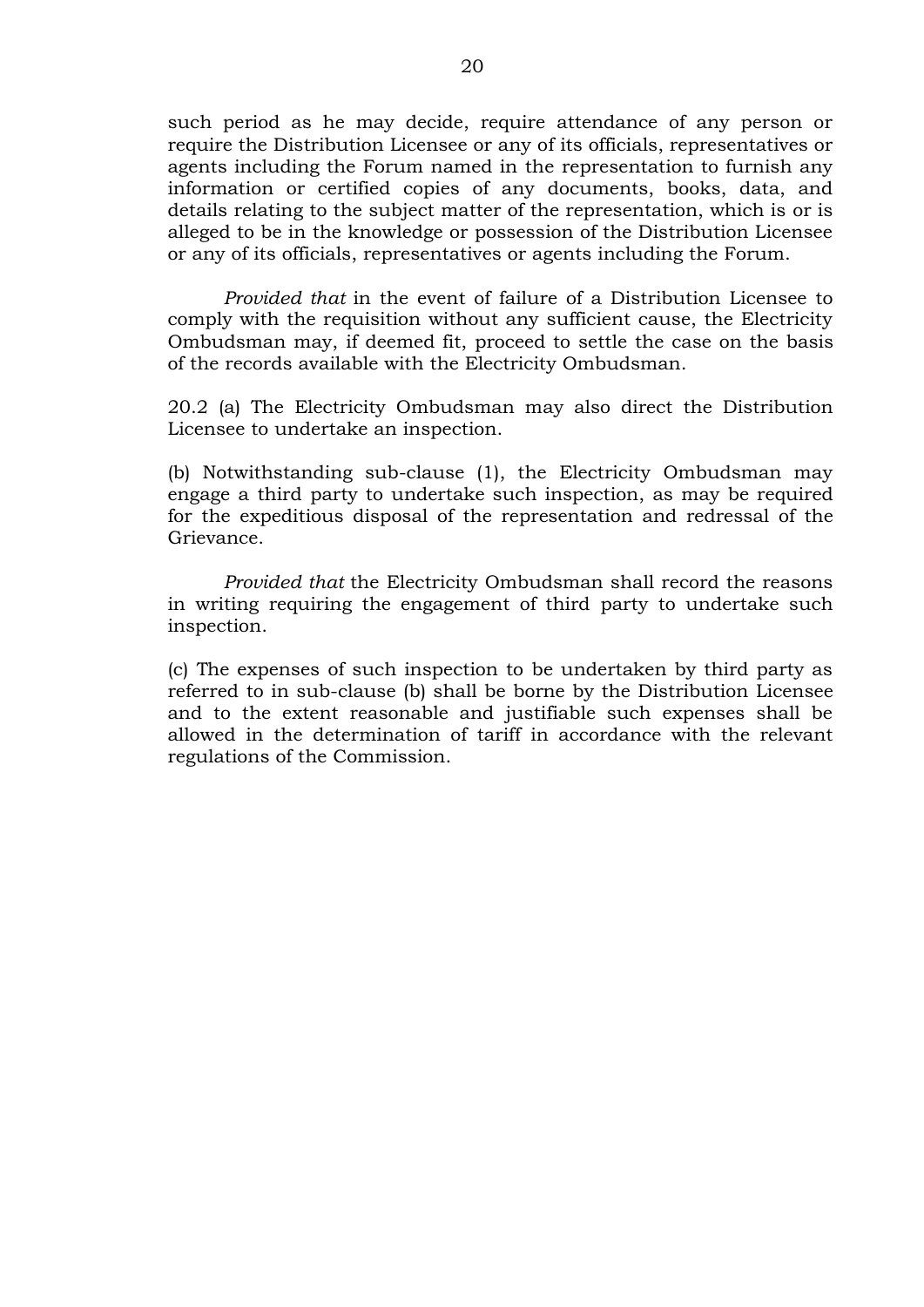Section  $4(1)$  (b) (v)

The Rules, Regulations, Instructions, Manuals and records which are used by Electricity Ombudsman for discharging its functions

### **1) Act and Rules of Central Government**

- a) The Electricity Act
- b) National Electricity Policy, 2005
- c) The Electricity Rules 2005
- d) National Electricity Plan
- e) National Tariff Policy

### **2) Rules made by the State Government**

- a) MERC (Preparation of Annual Report) Rules, 2003\*
- b) MERC (Preparation and submission of Budget) Rules, 2004\*
- c) MERC (Conditions of Service of Chairperson and Members) Rules, 2005\*
- d) MERC (Fund) Rules, 2005\*
- e) MERC (Fees for Application for grant of License) Rules, 2009\*

### **3) Regulation made by the Maharashtra Electricity Regulatory Commission**

| Sr. No.        | Regulations                                    | Date of      |  |  |  |
|----------------|------------------------------------------------|--------------|--|--|--|
|                |                                                | Notification |  |  |  |
|                | (Transmission License<br>MERC<br>Conditions)   | 10.06.2004   |  |  |  |
|                | 2004. Amendment<br><b>MERC</b><br>Regulations, | 10.01.2007   |  |  |  |
|                | (Transmission License Conditions) Regulations, |              |  |  |  |
|                | 2006                                           |              |  |  |  |
| 2              | MERC (Trading License Conditions) Regulations, | 10.06.2004   |  |  |  |
|                | 2004                                           | 10.01.2007   |  |  |  |
|                | Amendment MERC (Trading License Conditions)    |              |  |  |  |
|                | Regulations, 2006                              |              |  |  |  |
| 3              | MERC (Conduct of Business) Regulations, 2004   | 10.06.2004   |  |  |  |
| $\overline{4}$ | MERC (Procedure for filing appeal before the   | 10.06.2004   |  |  |  |
|                | Appellate Authority) Regulations, 2004         |              |  |  |  |
| 5              | MERC (Terms and Conditions of Appointment of   | 10.06.2004   |  |  |  |
|                | Consultants) Regulations, 2004                 |              |  |  |  |
| 6              | MERC (Fees and Charges) Regulations, 2004      | 03.12.2004   |  |  |  |

*List of Regulations Notified Under Electricity Act, 2003*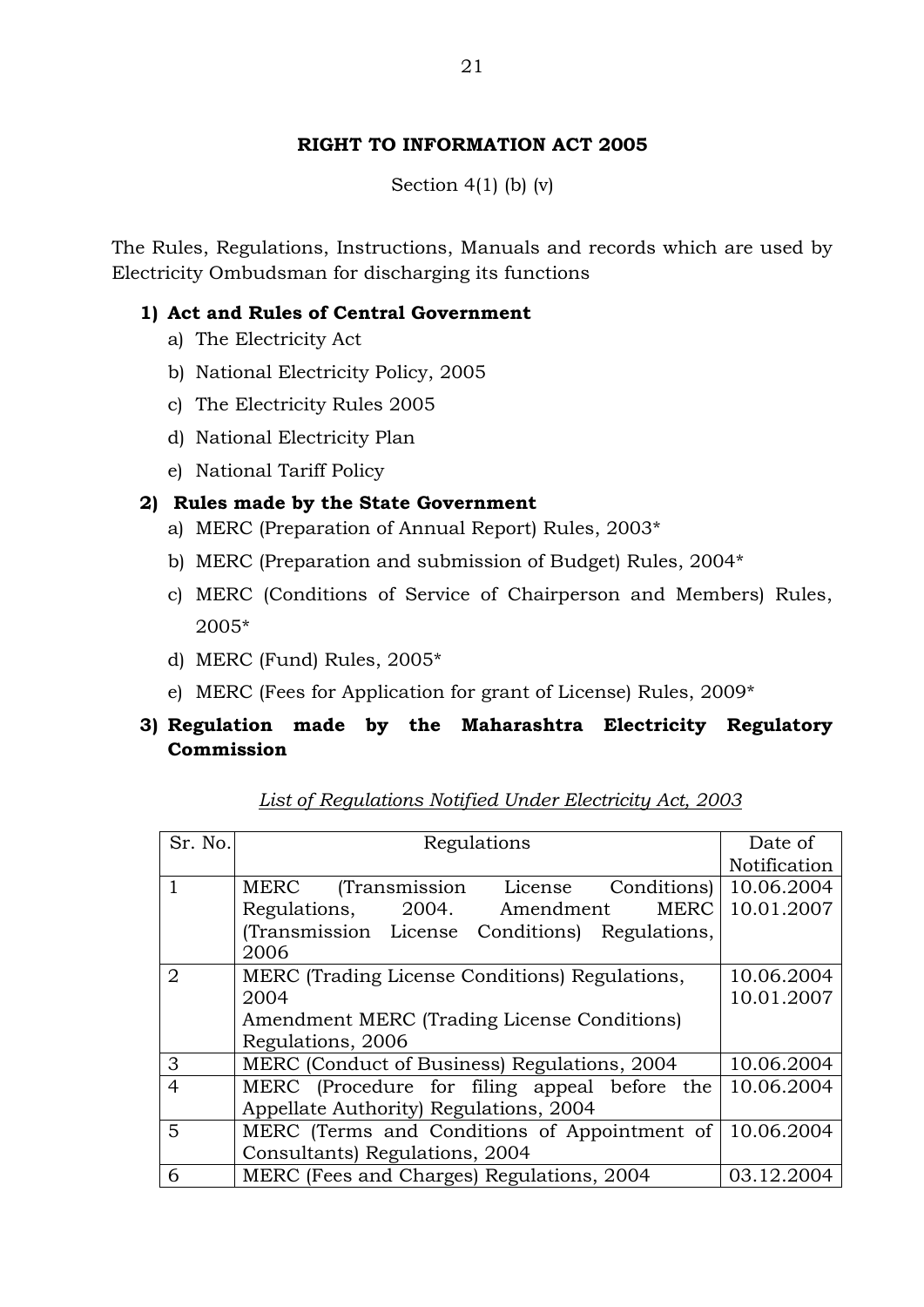| $\overline{7}$ | MERC (Standing Legal Counsel: Terms and 09.12.2004                                       |            |
|----------------|------------------------------------------------------------------------------------------|------------|
|                | Conditions of Appointment) Regulations, 2004                                             |            |
| 8              | MERC (Supply Code and Other Conditions of 20.01.2005                                     |            |
|                | Supply) Regulations, 2005                                                                |            |
| 9              | MERC (Standard of Performance of Distribution 20.01.2005                                 |            |
|                | Licensee, period for giving supply<br>and                                                |            |
|                | Determination of Compensations) Regulations,                                             |            |
|                | 2005                                                                                     |            |
| 10             | MERC (Transmission Open Access) Regulations,                                             | 21.04.2005 |
|                | 2005                                                                                     |            |
| 11             | MERC (Distribution Open Access) Regulations,                                             | 21.06.2005 |
|                | 2005                                                                                     |            |
| 12             | MERC (Terms & Conditions of Tariff) Regulations,                                         | 26.08.2005 |
|                | 2005                                                                                     |            |
| 13             | MERC (State Grid Code) Regulations, 2005                                                 | 26.08.2005 |
| 14             | MERC (Consumer Grievance Redressal Forum &                                               | 20.04.2006 |
|                | Electricity Ombudsman) Regulations, 2006                                                 |            |
|                | MERC (Consumer Grievance Redressal Forum &                                               | 02.04.2007 |
|                | Electricity Ombudsman) Regulations, 2006                                                 |            |
| 15             | MERC (General Conditions of Distribution License)                                        | 28.11.2006 |
|                | Regulations, 2006                                                                        |            |
| 16             | MERC (Recruitment and Conditions of Service of                                           | 17.01.2007 |
|                | Employees) Regulations, 2007                                                             |            |
| 17             | MERC (Specific Conditions of Distribution License                                        | 02.04.2007 |
|                | applicable to Brihan Mumbai Electric Supply and                                          |            |
|                | Transport Undertaking of Municipal Corporation of                                        |            |
|                | Greater Mumbai) Regulations, 2007                                                        |            |
| 18             | MERC (Specified Conditions of Distribution License                                       | 20.08.2008 |
|                | applicable to the Tata Power Co. Ltd.) Regulations,                                      |            |
|                | 2008                                                                                     |            |
| 19             | MERC (Specific Conditions of Distribution License                                        | 20.08.2008 |
|                | applicable to Reliance Energy Ltd.) Regulations,                                         |            |
|                | 2008                                                                                     |            |
| 20             | (Uniform Recording, Maintenance)<br>MERC<br>and                                          | 21.04.2009 |
| 21             | Reporting of Information) Regulations, 2009<br>MERC (Demand Side Management Measures and |            |
|                | Programmes' Cost Effectiveness<br>Assessment)                                            |            |
|                | Regulations, 2010                                                                        |            |
| 22             | Side<br>MERC<br>(Demand<br>Management                                                    |            |
|                | Implementations Framework) Regulations, 2010                                             |            |
| 23             | (Renewal Purchase<br><b>MERC</b><br>Obligation,<br>Its                                   |            |
|                | Compliance and Implementation<br>$\sigma$<br><b>REC</b>                                  |            |
|                | Framework) Regulations, 2010                                                             |            |
| 24             | of<br>(Terms<br>and<br>Conditions<br>Tariff)<br><b>MERC</b>                              |            |
|                | (Amendment) Regulations, 2011                                                            |            |
| 25             | MERC (Multi Year Tariff) Regulations, 2011                                               |            |
| 26             | MERC (Recruitment and Conditions of Service of 16.03.2011                                |            |
|                | Employees (Amendment) Regulations, 2011                                                  |            |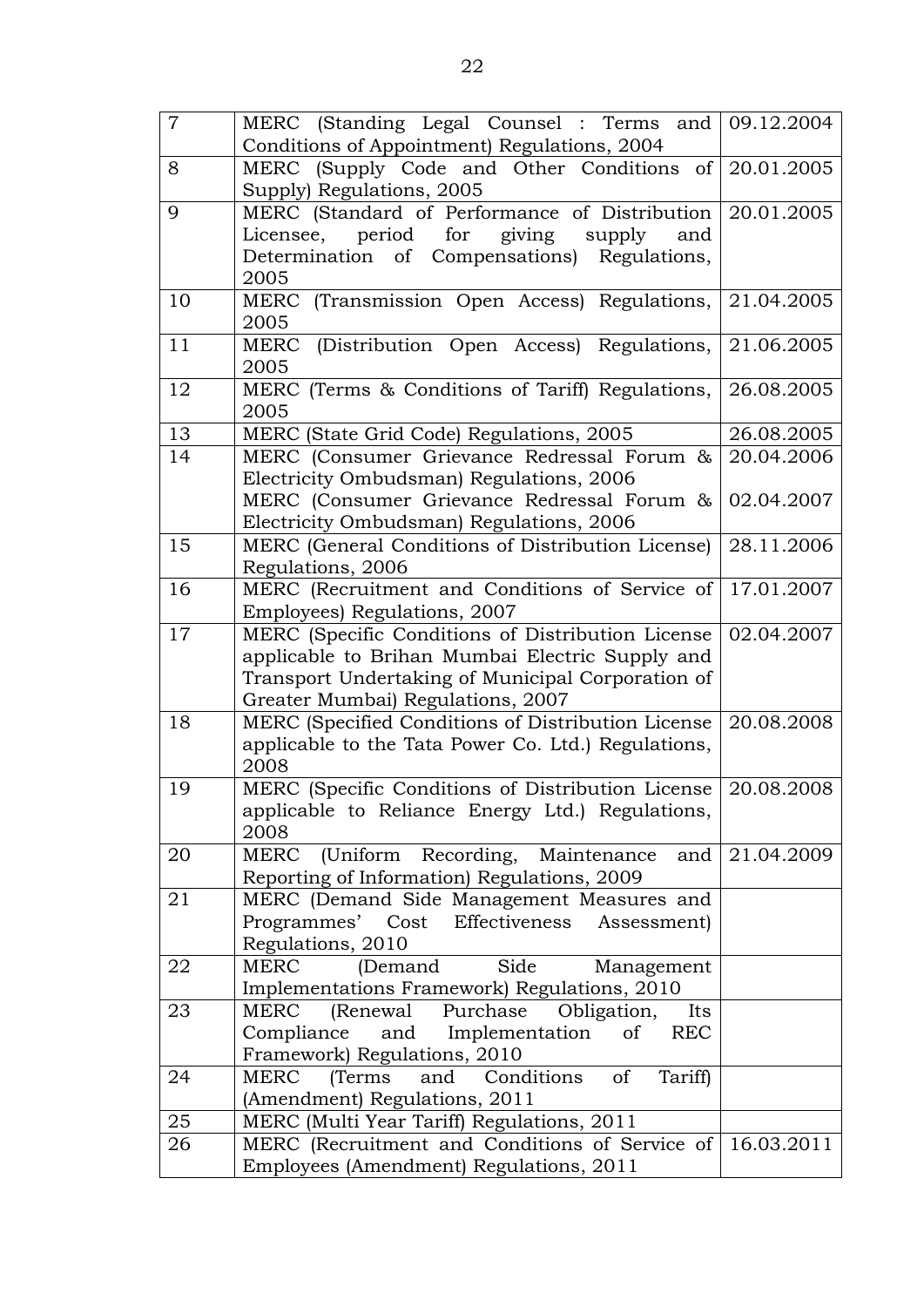Section 4(1) (b) (vi)

A Statement of the Categories of documents that are held by or under control of the Commission

### **Quasi Judicial Documents**

- 1) Regulations
- 2) Orders
- 3) Seclected Records Of Proceedings (ROP)

### **List of Administrative Documents**

- 1) Employee's Muster
- 2) Employee's Pay bill sheet
- 3) Vehicle Log Book

### **List of Account Documents**

- 1) Annual Budget Information
- 2) Cash Book / Bank Book
- 3) Fund Ledger
- 4) Receipt Payment Voucher
- 5) Receipt Payment Account Statement
- 6) Income Expenditure Statement
- 7) Balance Sheet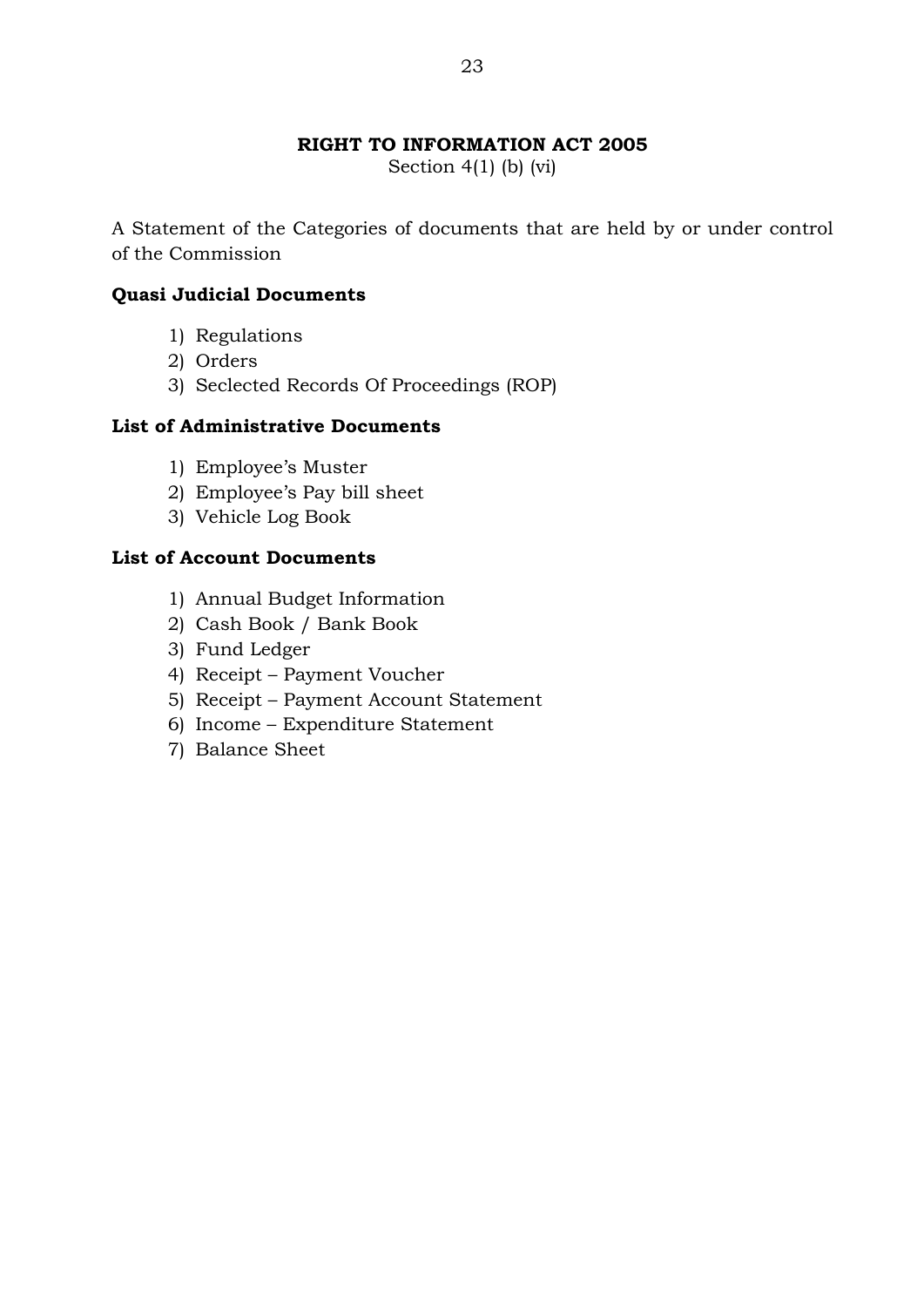Section  $4(1)$  (b) (vii)

While discharging its functions under the Regulations of Maharashtra Electricity Regulatory Commission (Consumer Grievance Redressal Forum and Electricity Ombudsman) Regulations, 2006, the Electricity Ombudsman is required to undertake various activities such as :-

### **20. Power to call for Information**

20.1 For the purpose of carrying out its duties and as may be required to decide the representation, the Electricity Ombudsman may, within such period as he may decide, require attendance of any person or require the Distribution Licensee or any of its officials, representatives or agents including the Forum named in the representation to furnish any information or certified copies of any documents, books, data, and details relating to the subject matter of the representation, which is or is alleged to be in the knowledge or possession of the Distribution Licensee or any of its officials, representatives or agents including the Forum.

Provided that in the event of failure of a Distribution Licensee to comply with the requisition without any sufficient cause, the Electricity Ombudsman may, if deemed fit, proceed to settle the case on the basis of the records available with the Electricity Ombudsman.

20.2 (a) The Electricity Ombudsman may also direct the Distribution Licensee to undertake an inspection.

(b) Notwithstanding sub-clause (1), the Electricity Ombudsman may engage a third party to undertake such inspection, as may be required for the expeditious disposal of the representation and redressal of the Grievance.

Provided that the Electricity Ombudsman shall record the reasons in writing requiring the engagement of third party to undertake such inspection.

(c) The expenses of such inspection to be undertaken by third party as referred to in sub-clause (b) shall be borne by the Distribution Licensee and to the extent reasonable and justifiable such expenses shall be allowed in the determination of tariff in accordance with the relevant regulations of the Commission.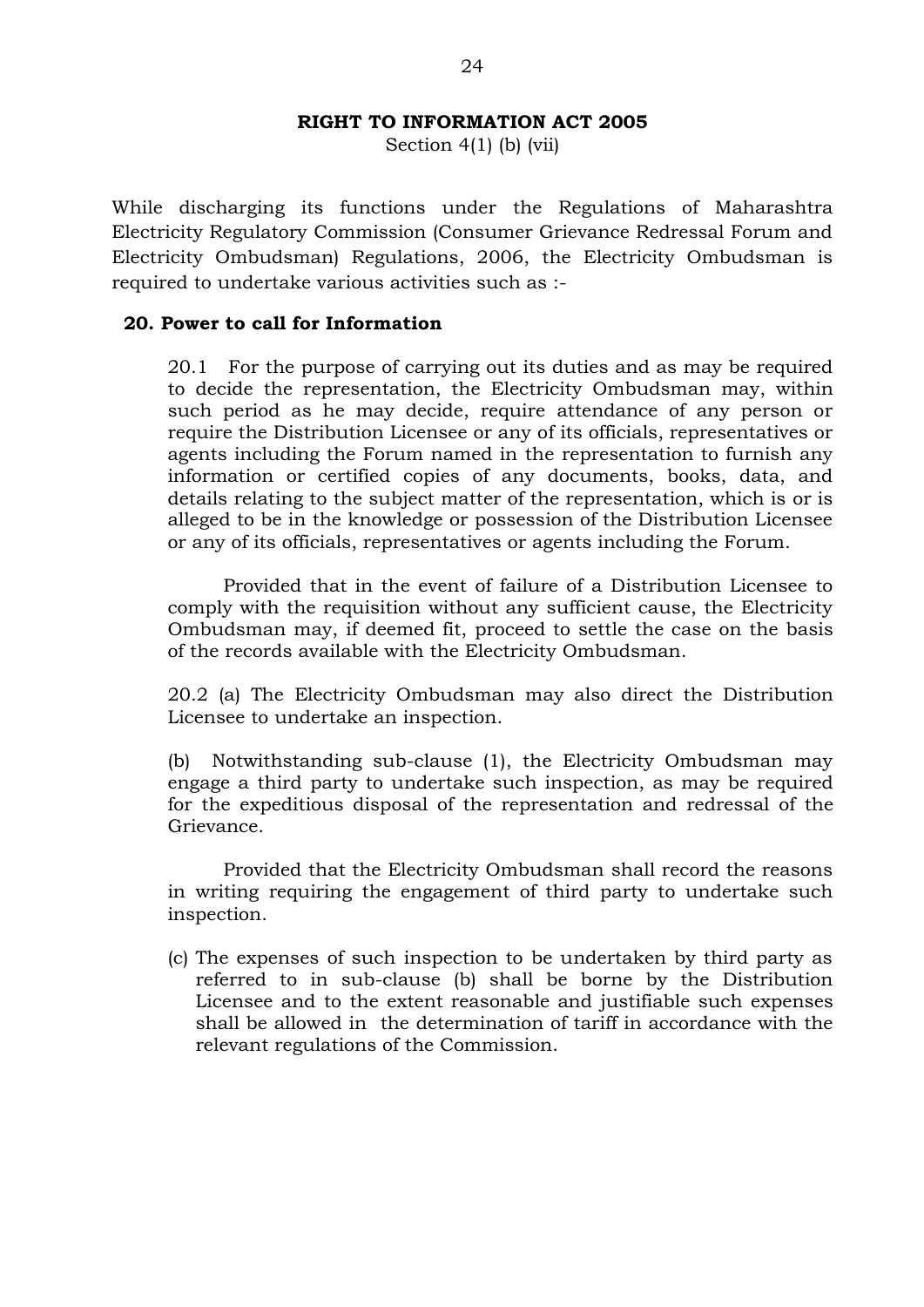### **21. Inspection of records and supply of certified copies**

21.1 A certified copy of the order passed by the Electricity Ombudsman shall be delivered to the parties to such order.

21.2 Any Person shall be entitled to a copy of the orders of the Electricity Ombudsman or take extracts therefrom, subject to payment of a cost, which shall not be more than the cost of photocopying and complying with other terms, which the Electricity Ombudsman may direct.

Provided that an applicant making request for information shall not be required to give any reason for requesting the information or any other personal details except those that may be necessary for contacting him.

21.3 Notwithstanding anything contained in Regulation 21.2, there shall be no obligation to give to any Person,—

(a) information including commercial confidence, trade secrets or intellectual property, the disclosure of which would harm the competitive position of a third party, unless the Electricity Ombudsman is satisfied that larger public interest warrants the disclosure of such information; or

(b) information which would impede the process of investigation or apprehension or prosecution of offenders.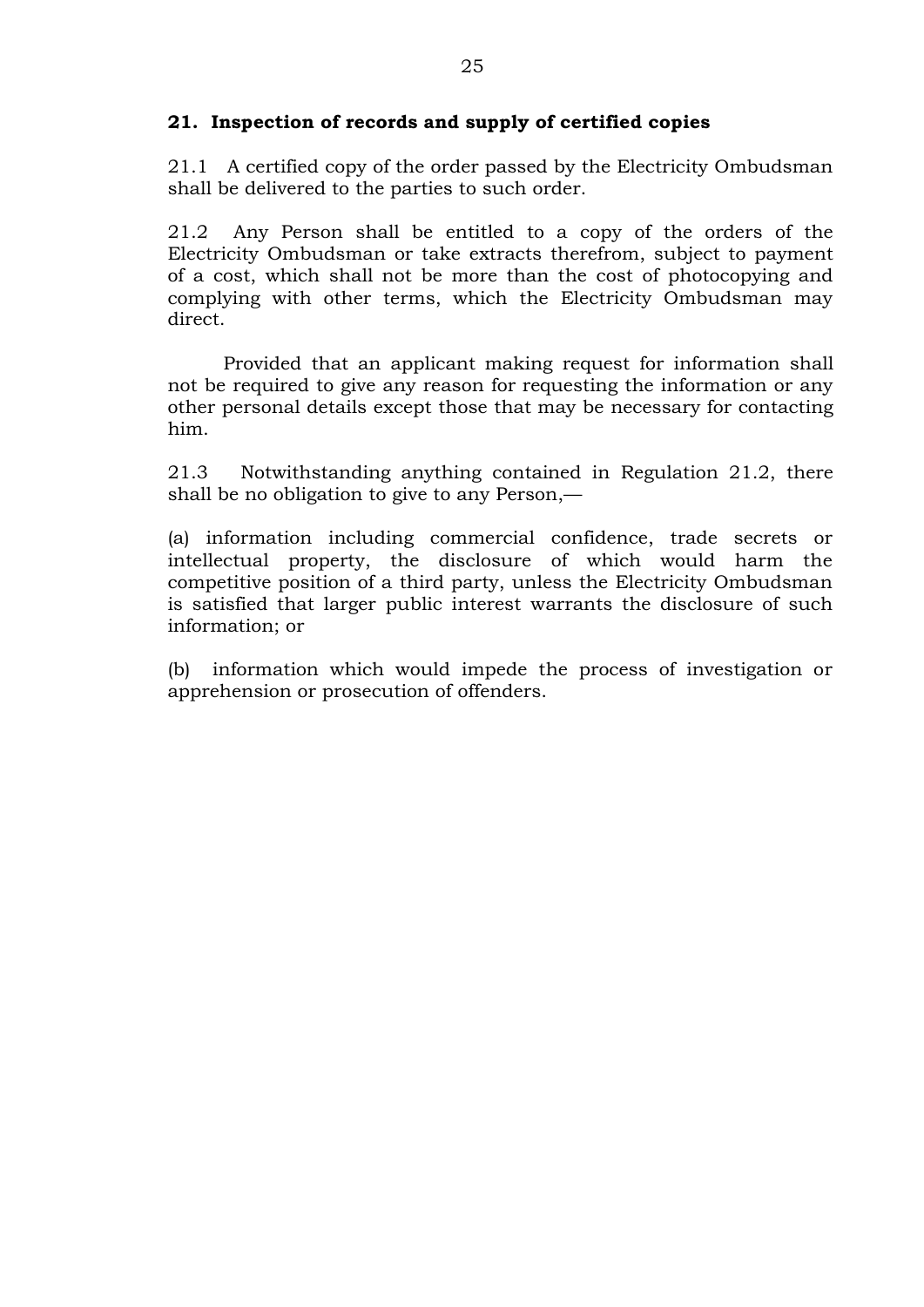Section  $4(1)$  (b) (viii)

A Statement of the boards, council, Committees and other bodies consisting of two or more persons constituted as part of the Commission or for the purpose of its advice, and as to whether meetings of those boards, councils, committees and the other bodies are open to the public, or the minutes of such meetings are accessible for public.

This information is not applicable in the case of the office of the Electricity Ombudsman

### **RIGHT TO INFORMATION ACT 2005**

Section  $4(1)$  (b) (ix)

A Directory of Officers and Employees of the Electricity Ombudsman

| Office of the Electricity Ombudsman                                             |                                                                  |                                                  |  |  |  |
|---------------------------------------------------------------------------------|------------------------------------------------------------------|--------------------------------------------------|--|--|--|
|                                                                                 | Maharashtra Electricity Regulatory Commission                    |                                                  |  |  |  |
|                                                                                 |                                                                  | 606-608, 6 <sup>th</sup> Floor, Keshva Building, |  |  |  |
|                                                                                 |                                                                  | Bandra Kurla Complex, Bandra (E), Mumbai,        |  |  |  |
|                                                                                 | Pin Code - 400 051                                               |                                                  |  |  |  |
|                                                                                 | Tel. No. 022 26592965, 26590339, 3068052, Fax No. - 022 26592965 |                                                  |  |  |  |
|                                                                                 |                                                                  | Web Site – www.mercombudsman.org.in              |  |  |  |
|                                                                                 |                                                                  | Email Add - Secretary@mercombudsman.org.in       |  |  |  |
| Sr. No.<br>Designation<br>Name                                                  |                                                                  |                                                  |  |  |  |
|                                                                                 | Shri. S. N. Yadwad                                               | Secretary                                        |  |  |  |
| 2<br>Shri. S. M. Lohkare                                                        |                                                                  | Accounts & Administrative Officer                |  |  |  |
| 3<br>Smt. Sonali V. Parab<br>Personal Assistant                                 |                                                                  |                                                  |  |  |  |
| $\overline{4}$<br>Shri Vivek N. Sakpal<br>Clerk-cum-Typist-cum Office Assistant |                                                                  |                                                  |  |  |  |
| 5<br>Shri Sachin P. Kadam<br>Peon                                               |                                                                  |                                                  |  |  |  |
| 6<br>Smt. Shanta B. Salve<br>Peon                                               |                                                                  |                                                  |  |  |  |
| 7                                                                               | Shri Mangesh C Avhad                                             | Driver                                           |  |  |  |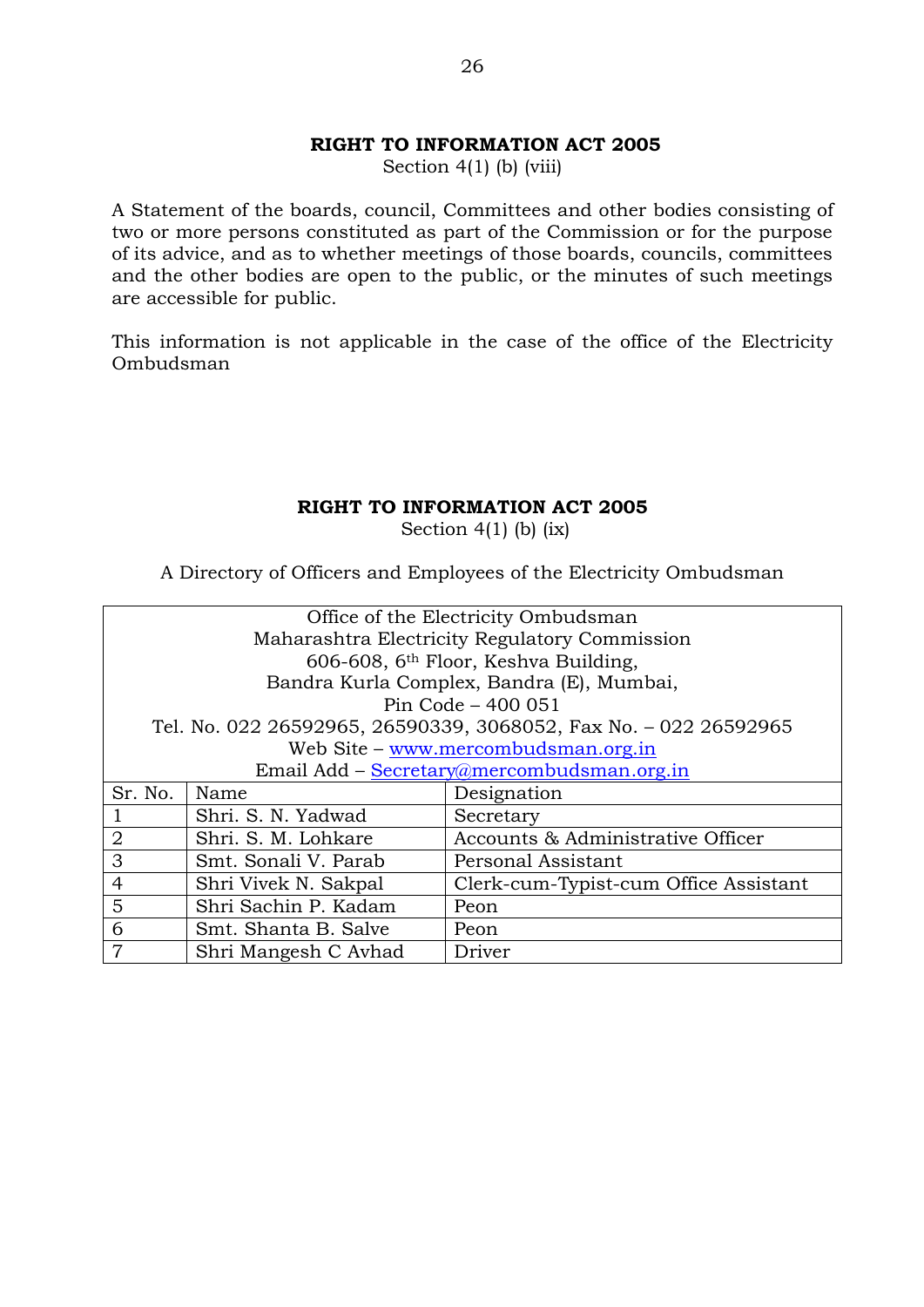Section  $4(1)$  (b)  $(x)$ 

Monthly remuneration received by each of the Officers and employees, of the Commission, including the system of compensation as provided in its regulations. (Salary as per Six Pay Commission's Recommendations)

| Sr.<br>No.     | Name                 | Designation | Pay Scale Rs.        | $^\star$<br>Grade<br>Pay | Gross<br>Salary Rs. |
|----------------|----------------------|-------------|----------------------|--------------------------|---------------------|
|                |                      |             |                      | Rs.                      |                     |
| $\mathbf{1}$   | Shri. S. V. Joshi.   | Electricity | 80000.00 (Max)       | Nil                      | 100000.00           |
|                |                      | Ombudsman   |                      |                          |                     |
| $\overline{2}$ | Shri. S. N. Yadwad   | Secretary   | 11550-475-13925-525- | Nil                      | 78300.00            |
|                |                      |             | 22325                |                          |                     |
| 3              | Shri. S. M. Lohkare  | A. & A.O.   | 10650-325-15850      | Nil                      | 61860.00            |
| $\overline{4}$ | Smt. Sonali V. Parab | P.A.        | 7450-225-11500       | Nil                      | 40490.00            |
| 5              | Shri Vivek N. Sakpal | Clerk       | 3050-75-3590-80-4590 | Nil                      | 15400.00            |
| 6              | Shri Sachin P. Kadam | Peon        | 2550-35-2660-60-3200 | Nil                      | 13060.00            |
| $\overline{7}$ | Smt. Shanta B. Salve | Peon        | 2550-35-2660-60-3200 | Nil                      | 12260.00            |
| 8              | Shri Mangesh C Avhad | Driver      | 3050-75-3590-80-4590 | Nil                      | 10800.00            |

\* 6th Pay Commission Scales are not made applicable to the Officers and Staff of the Office of the Electricity Ombudsman (Mumbai)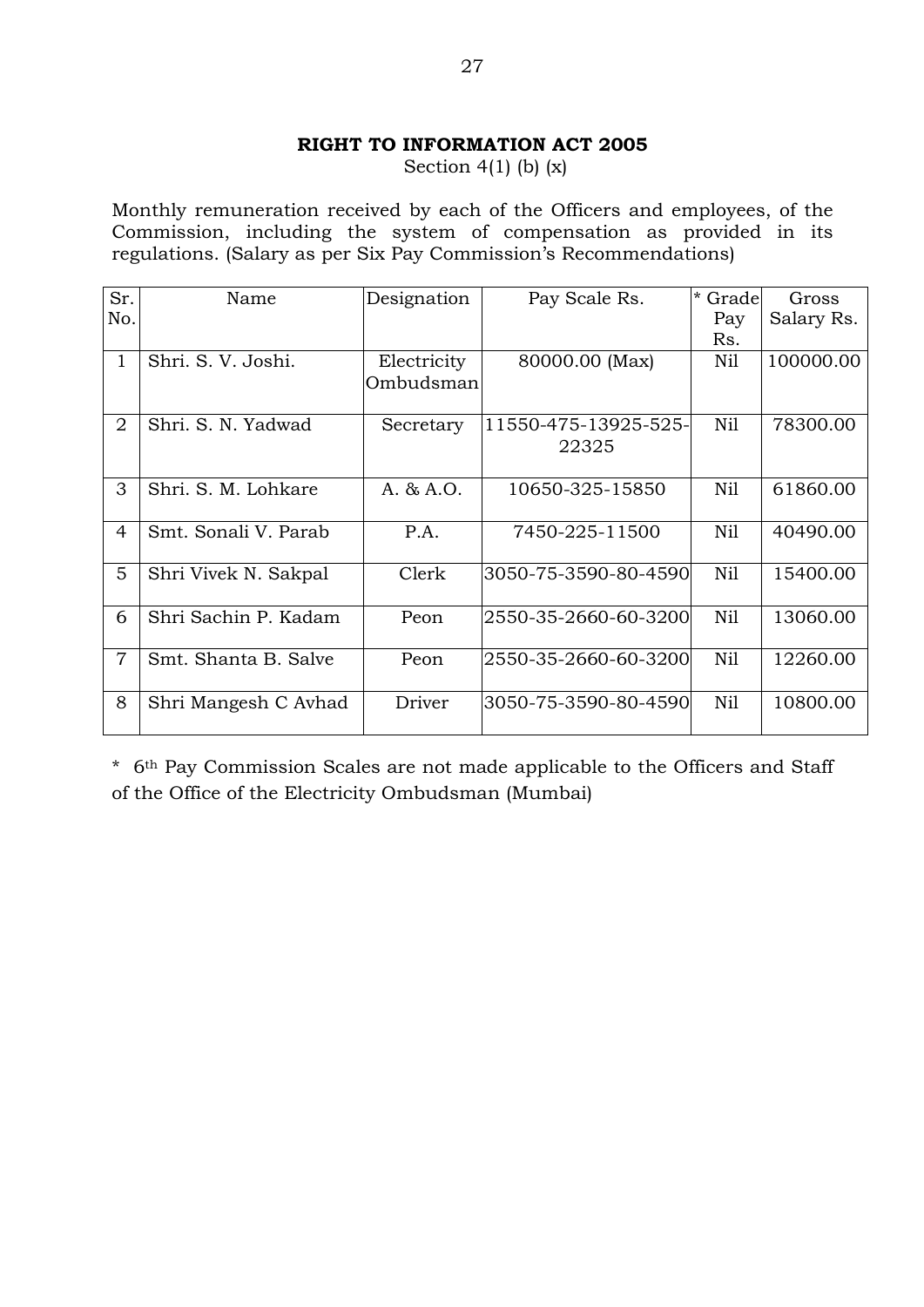Section  $4(1)$  (b) (xi)

Budget allocated to each of its agency, indicating the particulars of all plans, proposed expenditures and reports on disbursement made

| 19. Total                   | 10063362.21        | 11377138.00    |
|-----------------------------|--------------------|----------------|
| Purchase of Software        |                    |                |
| 18. Purchase of Assets and  |                    |                |
| 17. Depreciation            | 34258.00           | 30000.00       |
| 16. Other Expenditure       | 70816.50           | 80000.00       |
| 15. Car leasing vehicle     | 268877.00          | 275000.00      |
| 14. Repairs & Maintenance   | 30536.32           | 35000.00       |
| 13. Computer Expenditure    | 12500.00           | 15000.00       |
| 12. Pension / Gratuity      |                    |                |
| 11. Interest / Bank Charges | 1890.00            | 2000.00        |
| 10. Entertainment           | 9668.00            | 10000.00       |
| 9. Petrol for Office Car    | 149359.02          | 180000.00      |
| 8. Publications             | 11240.00           | 25000.00       |
| 7. Rent, Rates & Taxes      | 5489565.00         | 6040000.00     |
| 6. Professional Charges     |                    |                |
| 5. Office Expenditure       | 237587.37          | 250000.00      |
| 4. Allowances               | 328395.00          | 335000.00      |
| 3. Tours & Travelling       | 28555.00           | 32000.00       |
| 2. Salary                   | 3390115.00         | 4068138.00     |
| 1. Capital Expenditure      |                    |                |
|                             | Rupees             |                |
|                             | during 2012-13     |                |
|                             | Ombudsman          | Rupees         |
|                             | Electricity        | during 2013-14 |
|                             | incurred by the    | Expenditure    |
| Head of Expenditure         | Actual Expenditure | Estimate of    |

### **RIGHT TO INFORMATION ACT 2005**

Section  $4(1)$  (b) (xii)

Manner of execution of subsidy programmes, including the amounts allocated and the details of beneficiaries of such programmes.

No subsidies are disbursed by The Electricity Ombudsman, hence information is nil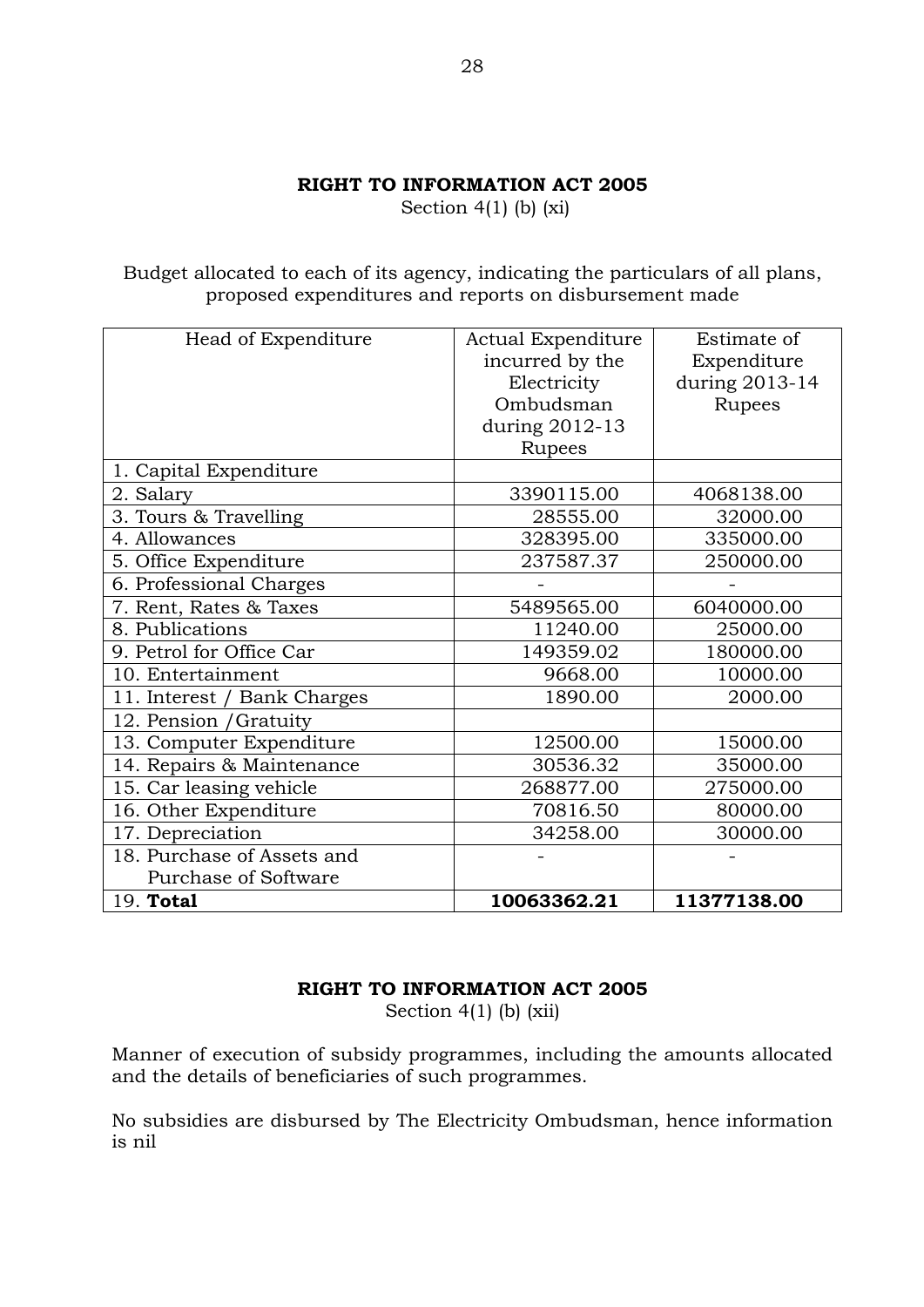Section  $4(1)$  (b) (xiii)

Particulars of recipients of concessions, permits or authorizations granted by the Electricity Ombudsman

Electricity Ombudsman is not recipients of any concessions, permits or authorisation, hence information is NIL.

### **RIGHT TO INFORMATION ACT 2005**

Section  $4(1)$  (b) (xiv)

### **Details in respect of information, available to or held by the Electricity Ombudsman reduced in electronic form**

- 1. Electricity Act, 2003.
- 2. Rules framed by Government of Maharashtra.
- 3. Regulation made by the Commission.
- 4. Hearing to be conducted in Electricity Ombudsman's Office with date and time.
- 5. Electricity Consumer's Right Statement.
- 6. Orders passed by Electricity Ombudsman.

Above documents are available on Electricity Ombudsman web site [www.mercombudsman.org.in](http://www.mercombudsman.org.in/)

#### **RIGHT TO INFORMATION ACT 2005**

Section  $4(1)$  (b) (xv)

### **The Particulars of facilities available to citizens for obtaining information, including the working hours of reading room, if maintained for public use.**

Documents of the Commission as indicated in the Section 4(1) (b) (xiv) on prepage are available on Electricity Ombudsman web-site [www.mercombudsman.org.in](http://www.mercombudsman.org.in/) in the downloadable format. Besides, this information can be obtained (if copies are available) from the Office of the Electricity Ombudsman on payment of necessary charges. Interested persons can contact the Electricity Ombudsman office between 09.30 to 18.00 hrs., except on Saturday, Sunday and other Public holidays. Further, the information can also be obtained by fax or by written request. Address of the Office of the Electricity Ombudsman and Telephone Numbers are as under: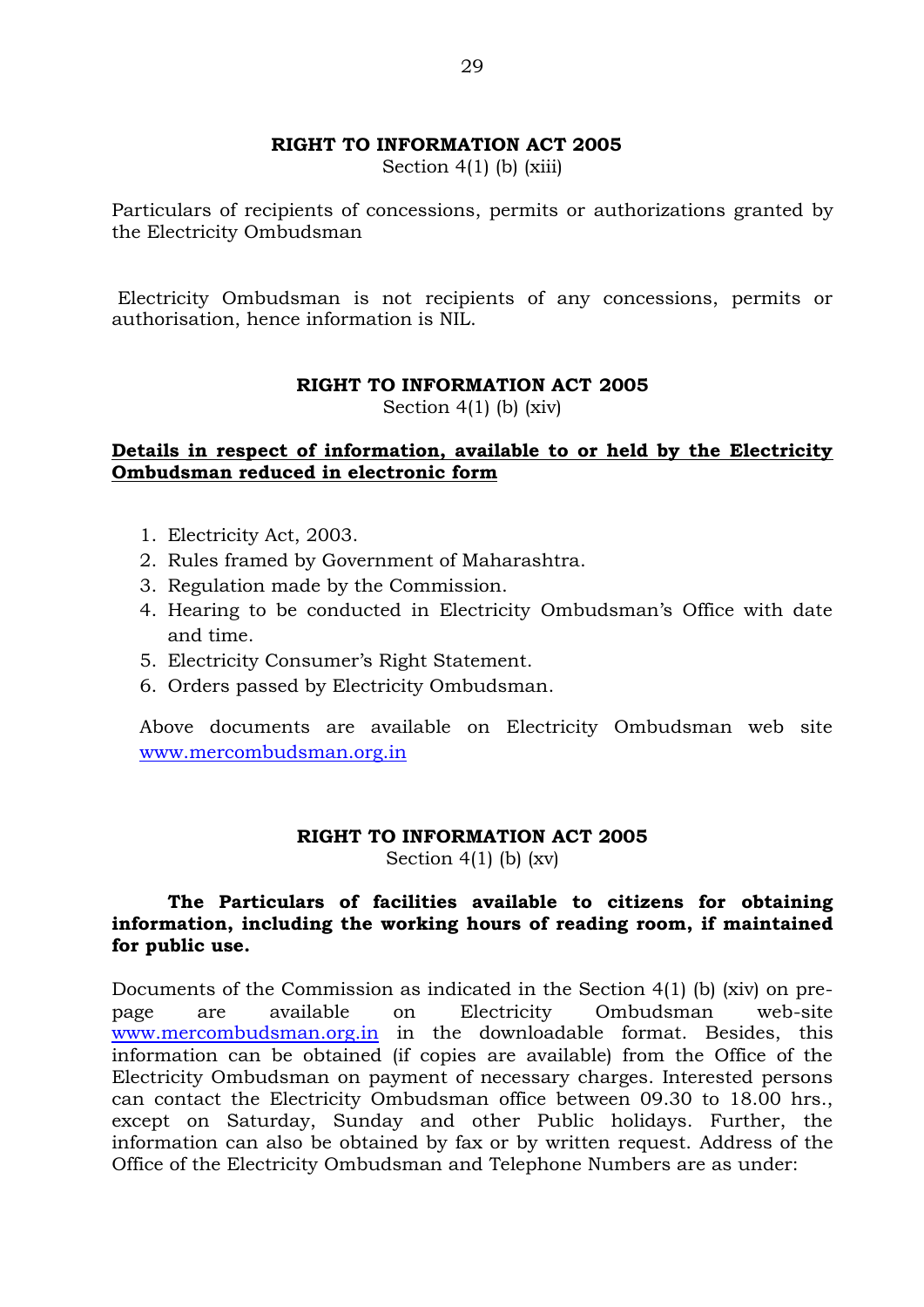### Office of the Electricity Ombudsman (Mumbai), Maharashtra Electricity Regulatory Commission, 606-608, 6th Floor, Keshva Building, Bandra Kurla Complex, Bandra (E), Mumbai, Pin Code – 400 051, Tel. No. 022 26592965, 26590339, 3068052, Fax No. – 022 26592965.

**Note** : No library or Reading Room is maintained by the Office of the Electricity Ombudsman Office.

### **RIGHT TO INFORMATION ACT 2005**

Section 4(1) (b) (xvi)

Names, designations and other particulars of the Public Information Officers

### **Pubilc Information Officer**

| Designation            | <b>Address</b>        | E-Mail                   |  |
|------------------------|-----------------------|--------------------------|--|
| S. M. Lohkare          | 606-608, $6th$ Floor, |                          |  |
| Accounts &             | Keshva Building,      | aao@mercombudsman.org.in |  |
| Administrative Officer | Bandra Kurla Complex, |                          |  |
|                        | Bandra (E), Mumbai,   |                          |  |
|                        | Pin Code - 400 051    |                          |  |

### **Appellate Officer**

| Designation  | <b>Address</b>                  | E-Mail                         |
|--------------|---------------------------------|--------------------------------|
| S. N. Yadwad | 606-608, 6 <sup>th</sup> Floor, |                                |
| Secretary    | Keshva Building,                | secretary@mercombudsman.org.in |
|              | Bandra Kurla                    |                                |
|              | Complex, Bandra (E),            |                                |
|              | Mumbai,                         |                                |
|              | Pin Code - 400 051              |                                |

**Note** : In the absence of the Accounts and Administrative Officer on account of leave or otherwise. Smt. Sonali Parab, Personal Assistant, will act as Public Information Officer.